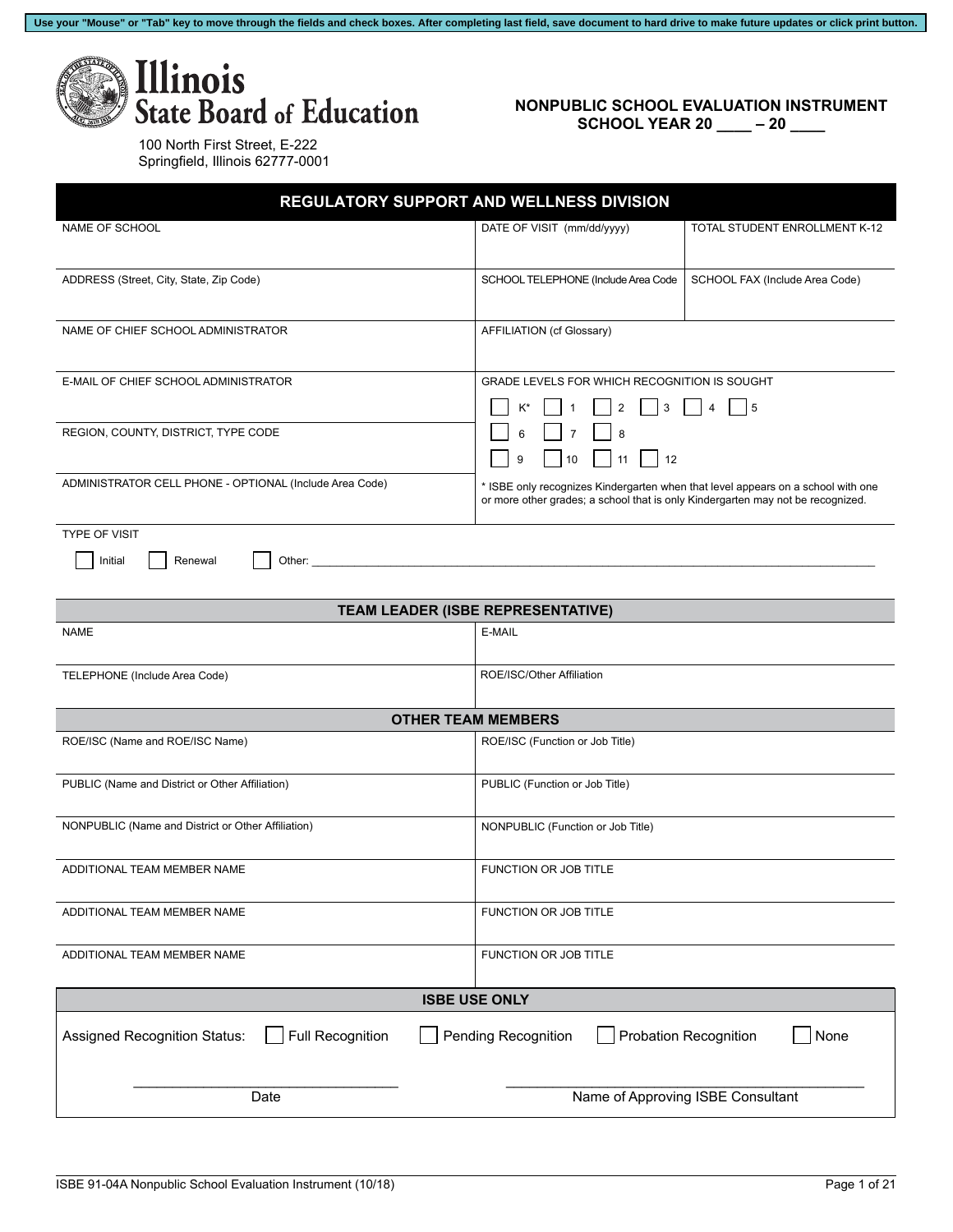## **A note concerning this evaluation packet…..**

The recognition status assigned to the school is a result of the school's compliance with relevant statutes and regulations rules as evidenced in part by the on-site review of the institution recorded in this document. Feedback data and input were gathered from each team member to complete this report. Please note the following regarding the assignment of recognition status:

- **Full Recognition** The school complies with all relevant requirements.
- **Recognized Pending Further Review.** The school exhibits areas of noncompliance that are not serious enough to warrant probation and can be corrected prior to the end of the school year following the school year in which they were identified. When a school is recognized pending further review, the chief administrator may, within 30 days after receipt of notification to this effect, request a conference at which representatives of the school will have an opportunity to discuss compliance issues with representatives of the Illinois State Board of Education (ISBE).
- **Probationary Recognition** The school shall be placed on probation if it
	- A. Exhibits deficiencies that present a health hazard or danger to students or staff;
	- B. Fails to offer required coursework;
	- C. Employs personnel who lack the required qualifications;
	- D. Fails or refuses to serve students according to relevant legal requirements; or,
	- E. Prolongs or repeats instances of noncompliance to a degree that indicates an intention not to comply with relevant requirements.

When a school is placed on probation, the State Superintendent shall schedule a conference at which representatives of the school will discuss compliance issues with representatives of ISBE, unless the chief administrator has appealed the school's status as provided in 23 Ill. Admin. Code 425.50. Within 60 days following this conference, the school's chief administrator shall submit to the State Superintendent a plan for corrective action that conforms to the requirements of 23 Ill. Admin. Code 425.50(f).

**Non-recognition** – The team found the school to be greatly out of compliance such that remediation will require considerable time and effort or the school has been in probationary recognition yet failed to address deficiencies noted and to implement successfully a plan of remediation approved by the State Superintendent of Education as described in 23 Ill. Admin. Code 425.50.

**Appeals** – A chief administrator who wishes to appeal a school's placement on probation or non-recognition shall submit to the State Superintendent of Education a written statement of appeal within 14 days after receiving notification of the recommended status in accord with 23 Ill. Admin. Code 425.70.

- A. Within 30 days after receipt of the appeal, the State Superintendent or a designee shall convene a hearing to review all pertinent information, including the procedures that led to the recommended recognition status. Representatives of the affected school shall have an opportunity to present evidence demonstrating that the school complies with the requirements of the 23 Ill. Admin. Code Part 425.
- B. No later than 30 days after the conclusion of the hearing, the State Superintendent shall inform the chief school administrator of the school's recognition status. The decision of the State Superintendent of Education shall be a final administrative decision, subject to the Administrative Review Law [735 ILCS 5/Art.III].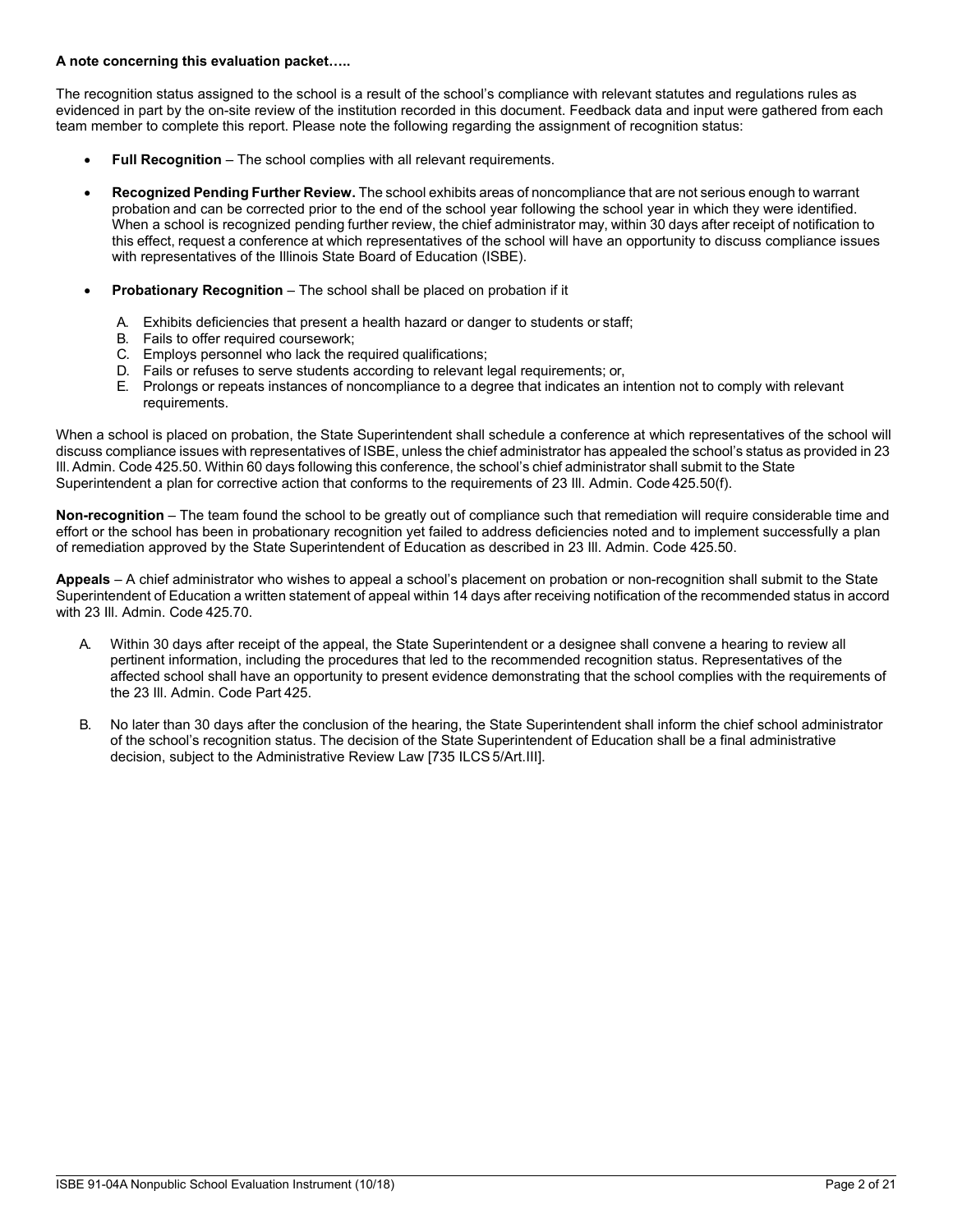|  | SECTION I - ADMINISTRATIVE REQUIREMENTS |  |
|--|-----------------------------------------|--|
|--|-----------------------------------------|--|

|    |                                                                                                                                                                                                                                                                                                                                                                                                                                                                                                                                                                                                                                                                                                                                 | In Compliance              |
|----|---------------------------------------------------------------------------------------------------------------------------------------------------------------------------------------------------------------------------------------------------------------------------------------------------------------------------------------------------------------------------------------------------------------------------------------------------------------------------------------------------------------------------------------------------------------------------------------------------------------------------------------------------------------------------------------------------------------------------------|----------------------------|
| А. | The school                                                                                                                                                                                                                                                                                                                                                                                                                                                                                                                                                                                                                                                                                                                      |                            |
|    | 1. Maintains written descriptions of its governance structure and its policy-making<br>procedure,                                                                                                                                                                                                                                                                                                                                                                                                                                                                                                                                                                                                                               | Yes<br>No                  |
|    | 2. Maintains its policies in written form, and                                                                                                                                                                                                                                                                                                                                                                                                                                                                                                                                                                                                                                                                                  | Yes<br>No                  |
|    | 3. Makes its policies routinely available to parents of the students enrolled and to<br>school staff as well as to other individuals upon request.                                                                                                                                                                                                                                                                                                                                                                                                                                                                                                                                                                              | Yes<br>No                  |
|    | Reference(s)                                                                                                                                                                                                                                                                                                                                                                                                                                                                                                                                                                                                                                                                                                                    | Recommendation<br>Included |
|    | [23 III. Admin. Code Part 425.30(a)(2)(A)]                                                                                                                                                                                                                                                                                                                                                                                                                                                                                                                                                                                                                                                                                      |                            |
|    | Evidence/Comments:                                                                                                                                                                                                                                                                                                                                                                                                                                                                                                                                                                                                                                                                                                              |                            |
|    |                                                                                                                                                                                                                                                                                                                                                                                                                                                                                                                                                                                                                                                                                                                                 |                            |
| В. | The school has notified students and their parents/guardians in the school's<br>disciplinary rules, policies handbooks or similar means that<br>the school may not request or require a student to provide a password or other<br>related account information in order to gain access to the student's account or<br>profile on a social networking website;<br>the school may conduct an investigation or require a student to cooperate in an<br>$\bullet$<br>investigation if there is sufficient evidence to suggest the student's social network<br>account violates the school's disciplinary policy; and,<br>the school may require the student to share content in the course of such an<br>$\bullet$<br>investigation. | Yes<br>No                  |
|    | Reference(s)                                                                                                                                                                                                                                                                                                                                                                                                                                                                                                                                                                                                                                                                                                                    | Recommendation             |
|    | [105 ILCS 75/15]                                                                                                                                                                                                                                                                                                                                                                                                                                                                                                                                                                                                                                                                                                                | Included                   |
|    | Evidence/Comments:                                                                                                                                                                                                                                                                                                                                                                                                                                                                                                                                                                                                                                                                                                              |                            |
|    |                                                                                                                                                                                                                                                                                                                                                                                                                                                                                                                                                                                                                                                                                                                                 |                            |
| C. | The school's RCDT code ends in -01 or -19 and has adopted a compliant bullying policy,<br>and the team sees evidence that the policy is<br>communicated to students and parents/guardians annually;<br>$\bullet$<br>updated biennially;<br>$\bullet$<br>on file with ISBE; and,<br>$\bullet$<br>being fully implemented by the school.<br>$\bullet$                                                                                                                                                                                                                                                                                                                                                                             | Yes<br>No.<br>N/A          |
|    | Reference(s)                                                                                                                                                                                                                                                                                                                                                                                                                                                                                                                                                                                                                                                                                                                    | Recommendation             |
|    | [105 ILCS 5/27-23.7]                                                                                                                                                                                                                                                                                                                                                                                                                                                                                                                                                                                                                                                                                                            | <b>Included</b>            |
|    | Evidence/Comments:                                                                                                                                                                                                                                                                                                                                                                                                                                                                                                                                                                                                                                                                                                              |                            |
|    |                                                                                                                                                                                                                                                                                                                                                                                                                                                                                                                                                                                                                                                                                                                                 |                            |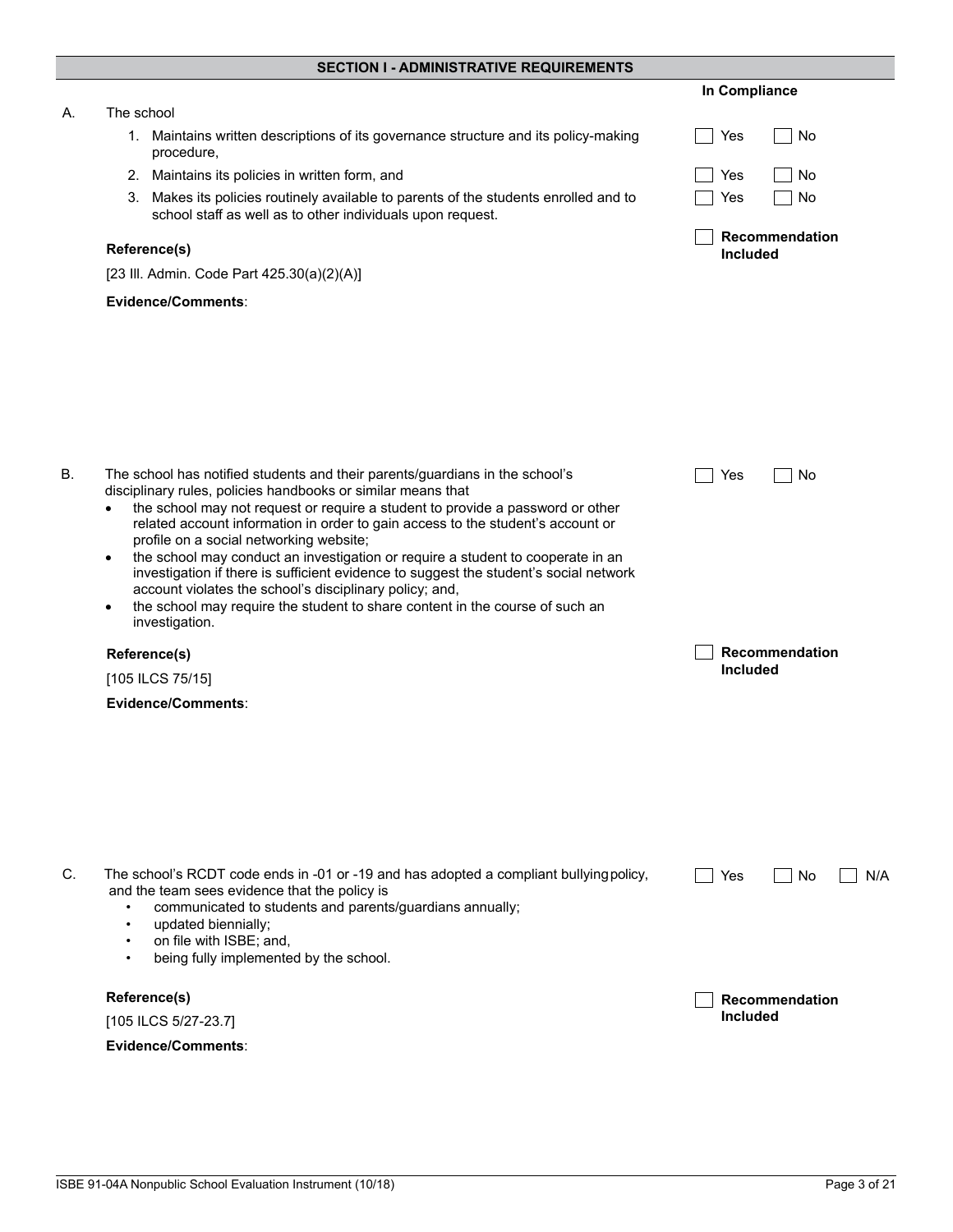| <b>SECTION I - ADMINISTRATIVE REQUIREMENTS (Continued)</b> |                                                                                                         |                                   |     |
|------------------------------------------------------------|---------------------------------------------------------------------------------------------------------|-----------------------------------|-----|
| D.                                                         | Student Attendance                                                                                      | In Compliance                     |     |
|                                                            | The school requires students who are enrolled to attend DAILY during the<br>entire regular school term. | No<br>Yes                         | N/A |
|                                                            | The school offers a minimum of 176 days of instruction in each school year.<br>2.                       | No<br>Yes                         | N/A |
|                                                            | Reference(s)<br>[105 ILCS 5/27-23.7]                                                                    | Recommendation<br><b>Included</b> |     |

## E. Specific Required Policies

**Evidence/Comments**:

- 1. The school complies with applicable federal and State laws prohibiting discrimination, including, but not limited to:
	- a. Title IX of the *Education Amendments* of 1972 (20 USC 1681 et seq.)
	- b. The *Individuals with Disabilities Education Improvement Act* (20 USC 1400 et seq.)
	- c. The *Age Discrimination in Employment Act of 1967* (29 USC 621 et seq.)
	- d. Title VI of the *Civil Rights Act of 1964* (42 USC 2000d et seq.)
	- e. Title VII of the *Civil Rights Act of 1964* (42 USC 2000e et seq.)
	- f. The *Americans with Disabilities Act* of 1990 (42 USC 12101 et seq.)
- 2. The school maintains a written description of its methods or procedures for complying with the applicable nondiscrimination requirements identi ied in items E.1.

| <b>Reference(s)</b> | Recommendation  |
|---------------------|-----------------|
|                     | <b>Included</b> |

 $\Box$  Yes  $\Box$  No

 $\Box$  Yes  $\Box$  No

 $\Box$  Yes  $\Box$  No

 $\Box$  Yes  $\Box$  No  $\Box$  N/A No N/A

 $\Box$  Yes  $\Box$  No  $\Box$  N/A

 $\Box$  Yes  $\Box$  No  $\Box$  N/A

[23 Ill. Admin. Code 425.30(a)(1)(C)]

[23 Ill. Admin. Code 425.30(a)(2)(B)]

Various as noted above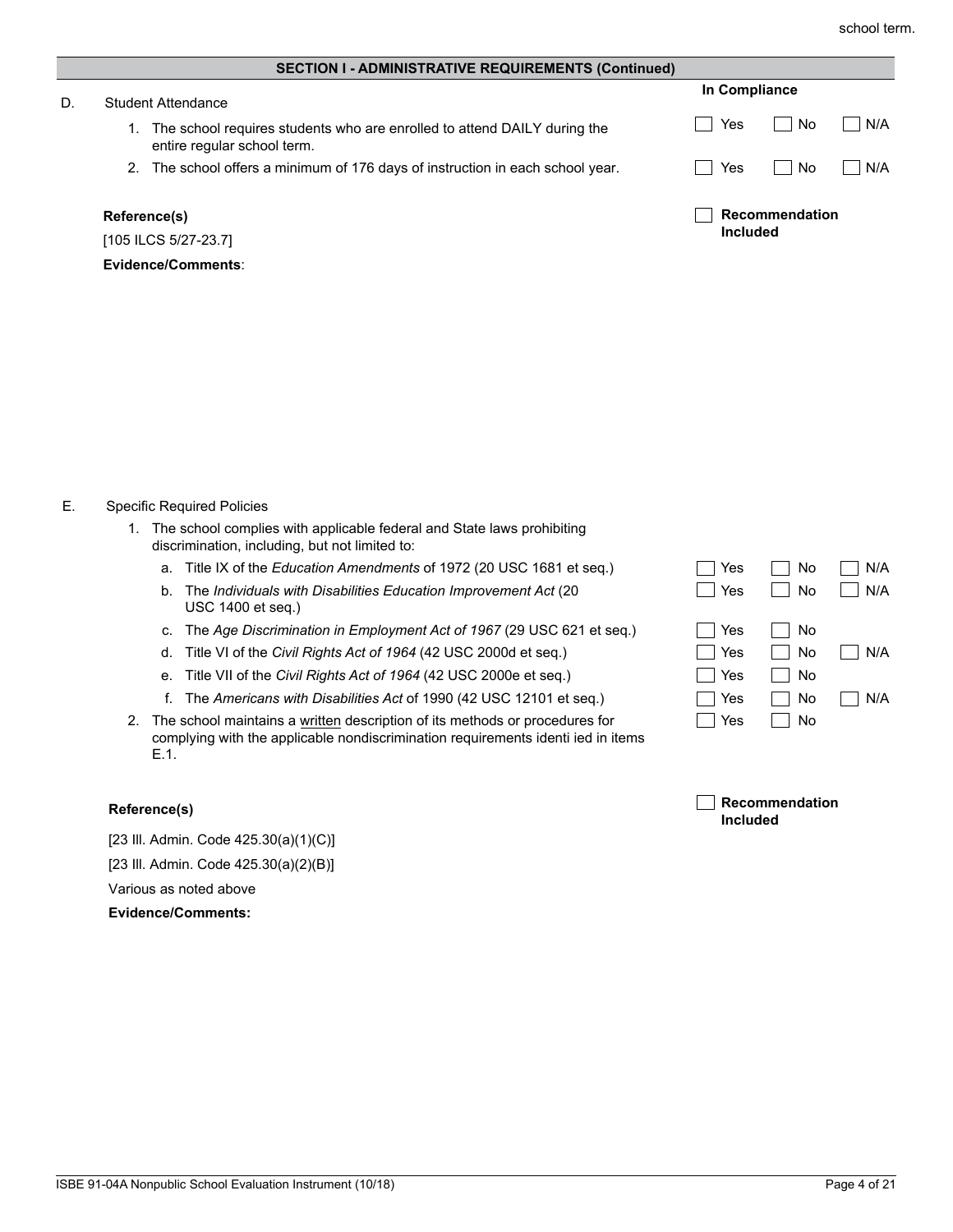|  |  | SECTION I - ADMINISTRATIVE REQUIREMENTS (Continued) |
|--|--|-----------------------------------------------------|
|--|--|-----------------------------------------------------|

|                                                                                                                                                                                                                                                                   | In Compliance   |                |     |
|-------------------------------------------------------------------------------------------------------------------------------------------------------------------------------------------------------------------------------------------------------------------|-----------------|----------------|-----|
| The school complies with the student records requirements.                                                                                                                                                                                                        |                 |                |     |
| 1. School personnel are informed that they are mandated reporters of child abuse and<br>neglect.                                                                                                                                                                  | Yes             | No             |     |
| 2. All school personnel hired on or after July 1, 1986, have signed the mandated<br>reporter statement required by the Department of Children and Family Services<br>acknowledging this obligation.                                                               | Yes             | No             |     |
| Personnel records check:<br>All<br>Sampling<br>3. The school has a written system/procedure in place that flags records requests for<br>any current or former student who has been reported as a missing person by the<br>Illinois State Police.                  | Yes             | No             |     |
| 4. The school maintains certified copies of birth certificates for each student enrolled.<br>The school notifies the parents or guardians that such documentation must be<br>submitted within 30 days of enrolling the student.                                   | Yes             | No             | N/A |
| Student records check:<br>All<br>Sampling<br>5. Certified copies of transfer students' records must be requested within 14 days of<br>enrollment; the school sends unofficial records of students transferring to other<br>schools within 10 days of the request. | Yes             | No             |     |
| Reference(s)                                                                                                                                                                                                                                                      |                 |                |     |
| [23 III. Admin. Code 425.30 (a) $(1)(D)$ ]                                                                                                                                                                                                                        | <b>Included</b> | Recommendation |     |
| [105 ILCS 5/2-3.13a]                                                                                                                                                                                                                                              |                 |                |     |
| [23 III. Admin. Code 375.75. Transmission of Records for Transfer Students]                                                                                                                                                                                       |                 |                |     |
| [325 ILCS 5/4. The Abused and Neglected Child Reporting Act]                                                                                                                                                                                                      |                 |                |     |
| [325 ILCS 50/5(a), (b), and (c). The Missing Children Records Act]                                                                                                                                                                                                |                 |                |     |
| [325 ILCS 55/5. The Missing Children Registration Law]                                                                                                                                                                                                            |                 |                |     |
| Evidence/Comments:                                                                                                                                                                                                                                                |                 |                |     |

| G. | The chief school administrator<br>Immediately notifies local law enforcement officials of written complaints from<br>school personnel concerning instances of battery committed against school<br>personnel. | Yes             | No             |
|----|--------------------------------------------------------------------------------------------------------------------------------------------------------------------------------------------------------------|-----------------|----------------|
|    | Shall also notify the Illinois State Police within 3 days of each incident through the<br>School Incident Reporting System (SIRS).                                                                           | Yes             | No             |
|    | Reference(s)                                                                                                                                                                                                 |                 | Recommendation |
|    | [23 III. Adm. Code $425.30(a)(1)$ ]                                                                                                                                                                          | <b>Included</b> |                |
|    | (G) 105 ILCS 5/10-21.7]                                                                                                                                                                                      |                 |                |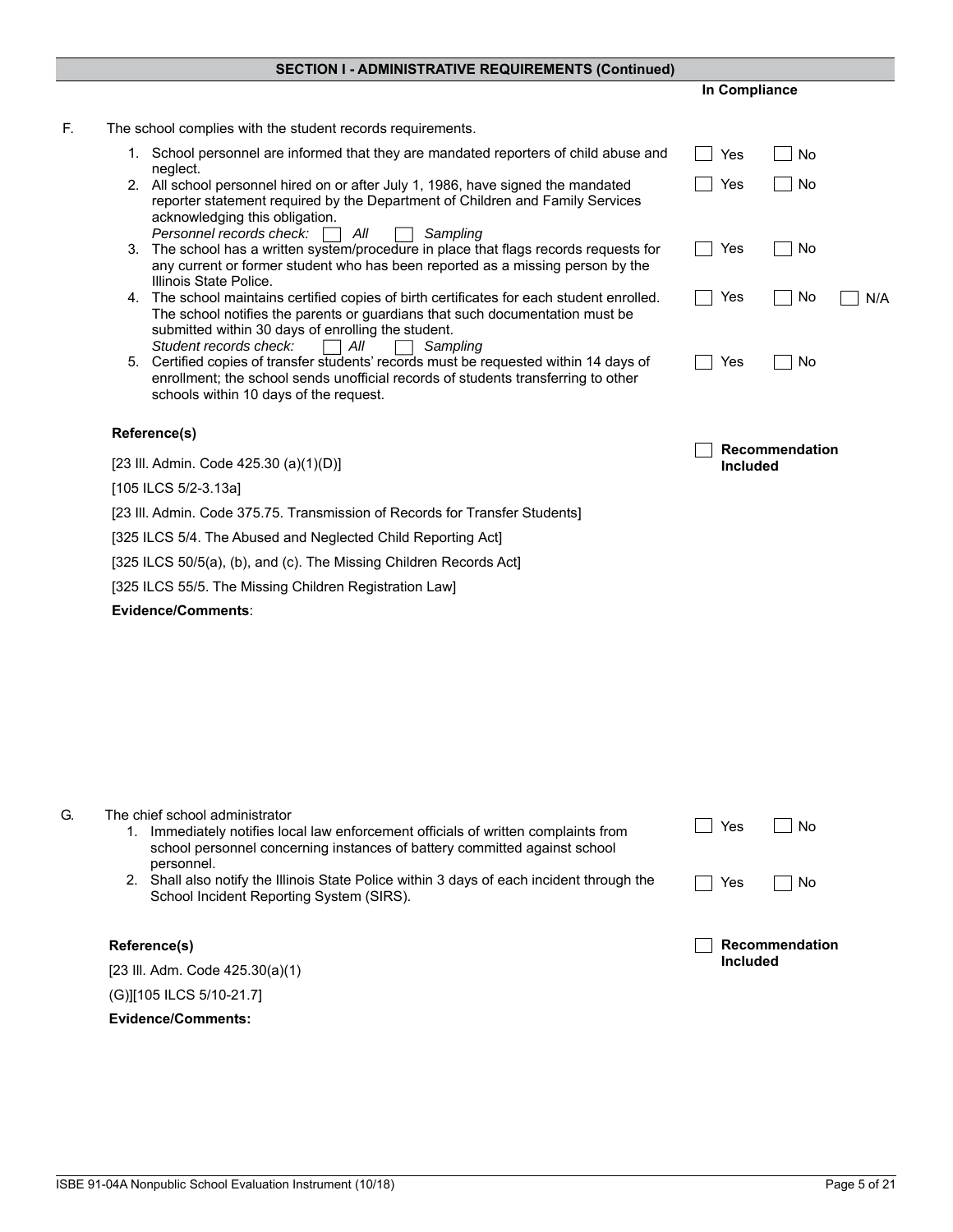## **SECTION I - ADMINISTRATIVE REQUIREMENTS (Continued)**

#### H. The chief school administrator 1. Immediately notifies a local law enforcement agency of firearm incidents at the  $\Box$  Yes  $\Box$  No school;  $\Box$  Yes  $\Box$  No 2. Immediately notifies the parents or guardians of students in possession of firearms on school grounds, which include the real property comprising any school, on a public way within 1,000 feet of a school, or in any conveyance owned, leased, or contracted by a school to transport students to or from school or a school related activity within 48 hours of becoming aware of the incident; 3. Notifies the municipal police department or the office of the county sheriff of verified  $\Box$  Yes  $\Box$  No incidents involving drugs occurring in a school, on the real property comprising any school, on a public way within 1,000 feet of a school, or in any conveyance owned, leased, or contracted by a school to transport students to or from school or a school related activity within 48 hours of becoming aware of the incident; and,  $\Box$  Yes  $\Box$  No 4. Notifies the Illinois State Police of such incidents through the School Incident Reporting System (SIRS). ┐ **Recommendation Reference(s) Included** [23 Ill. Adm. Code 425.30 (a)(1)(F)] [105 ILCS 5/10-27.1 A and 10-27.1B] [105 ILCS 127. School Reporting of Drug Violations Act]

I. The school has written policies to ensure general compliance with

- 1. Applicable sections of the Illinois School Code [105 ILCS 5]; 2. Relevant case law including Plyler v Doe, 457 U.S. 202, 102 S Ct 2382 (1982); and,
	- 23 Ill Adm. Code Part 425. 3.

**Reference(s)** [23 Ill. Adm. Code 425.10(c)]

**Evidence/Comments:**

| Yes           | ∣No   |
|---------------|-------|
| $\exists$ Yes | ∣ ∣No |
| Yes           | N٥    |

**In Compliance**

**Recommendation Included**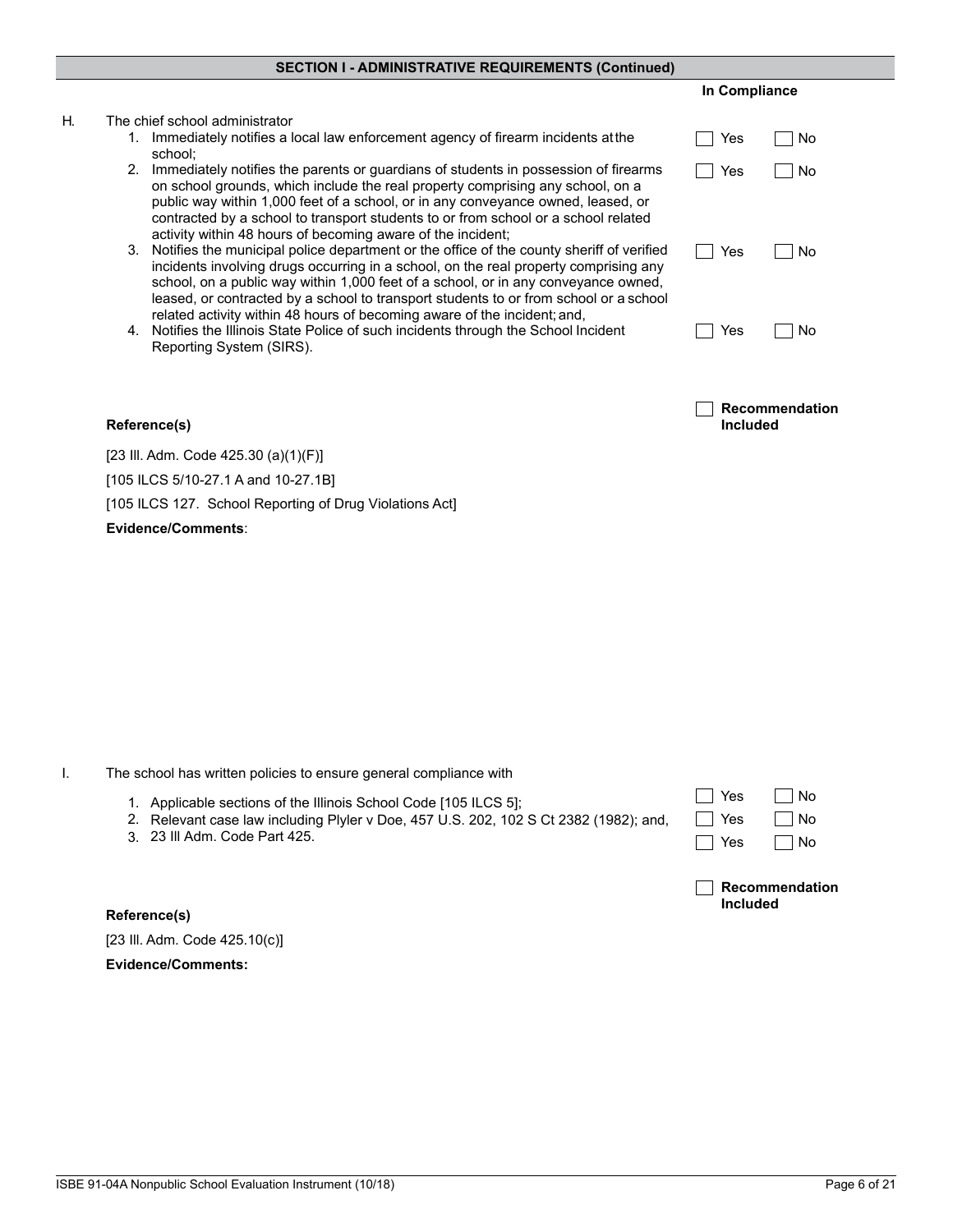#### A. Instruction is provided

- 1. In English, except as otherwise permitted pursuant to 105 ILCS 5/27-2; and,
- 2. In the branches of education taught to children of corresponding age and grade in the public schools (105 ILCS 5/26-1), including the language arts, mathematics, the biological, physical and social sciences, the fine arts, and physical development and health [105 ILCS 5/27-1].

### **Reference(s)**

[23 Ill. Adm. Code

425.30(b)(1)] [105 ILCS

5/27-1 and 27-2]

[105 ILCS 5/26-1]

**Evidence/Comments**:

### **In Compliance**

| Yes | l No |
|-----|------|
| Yes | l No |

| Recommendation  |
|-----------------|
| <b>Included</b> |

B. The school is supported or maintained wholly or in part by public funds.

#### **If not, check here**  $\Box$  **and proceed to item C.** 1. The school provides instruction in

- a. American patriotism;
- b. The principles of representative government, as enunciated in the America Declaration of Independence, the Constitution of the United States of Ame and the Constitution of the State of Illinois;
- c. The proper use and display of the American flag; and,
- d. The method of voting in elections by means of the Australianballot system
- 2. The school requires pupils to recite the Pledge of Allegiance daily [105 ILCS 5/27-3 and 27-4].
- 3. The school requires not less than one hour per week, or the equivalent, to be devoted to the study of this subject matter in the 7th and 8th grades or their equivalent and in all high school grades.
- 4. No student shall receive a certificate of graduation from the 8th grade or from high school without passing an examination on these subjects.
- 5. No student shall be graduated from the 8th grade unless he or she has received instruction in the history of the United States and has given evidence of a comprehensive knowledge of the subject [105 ILCS 5/27-21].

| an<br>rica   | $\mid$ Yes                      | No                    |     |
|--------------|---------------------------------|-----------------------|-----|
| ١.<br>$27-3$ | ∣ Yes<br>$\sqsupset$ Yes<br>Yes | $\Box$ No<br>No<br>No |     |
|              | $\exists$ Yes                   | $\Box$ No             | N/A |
| igh          | $\Box$ Yes                      | $\Box$ No             | N/A |
| d            | ∣ Yes                           | $\blacksquare$ No     | N/A |

**Recommendation** 

 $\Box$  Yes  $\Box$  No

# **Included Reference(s)**

[23 Ill. Adm. Code 425.30(b)(2)] [105 ILCS 5/27-21, 27-3, and 27-4]

**Evidence/Comments**:

ISBE 91-04A Nonpublic School Evaluation Instrument (10/18) Page 7 of 21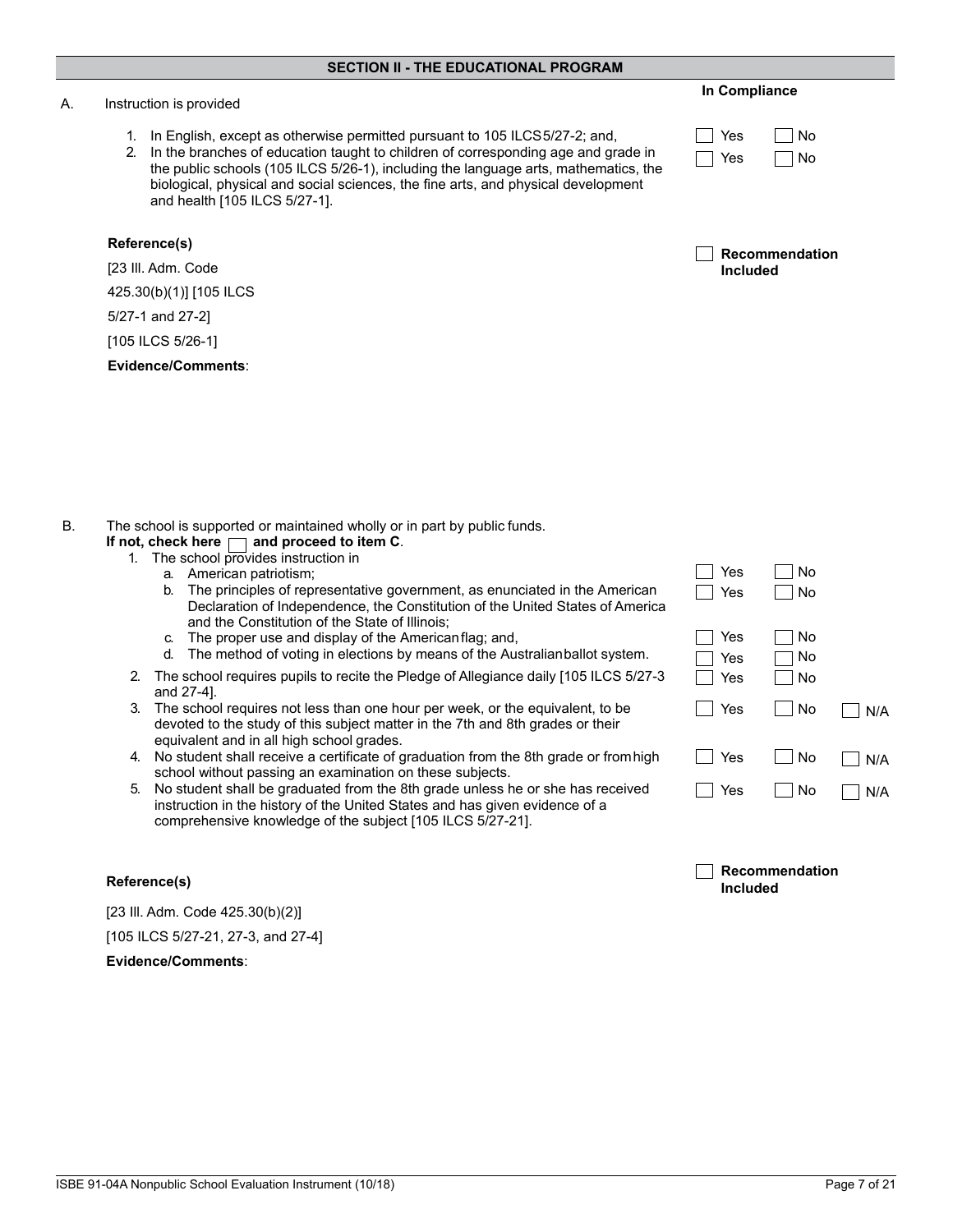## **SECTION II - THE EDUCATIONAL PROGRAM (Continued)**

|                                                                                                                                                                                                                                                                                                         | In Compliance   |                |     |
|---------------------------------------------------------------------------------------------------------------------------------------------------------------------------------------------------------------------------------------------------------------------------------------------------------|-----------------|----------------|-----|
| The school provides health education as required by the Critical Health Problems and<br>Comprehensive Health Education Act (105 ILCS 110]. All of the following are required topics<br>in grades K-12 (except where otherwise specified), so all must be checked for the school to<br>be in compliance. | Yes             | No             |     |
| Human ecology and health.                                                                                                                                                                                                                                                                               |                 |                |     |
| Human growth and development,                                                                                                                                                                                                                                                                           |                 |                |     |
| The emotional, psychological, physiological, hygienic, and social responsibilities of<br>family life                                                                                                                                                                                                    |                 |                |     |
| sexual abstinence until marriage                                                                                                                                                                                                                                                                        |                 |                |     |
| prevention and control of disease, and                                                                                                                                                                                                                                                                  |                 |                |     |
| instruction in grades 6 through 12 on the prevention, transmission, and spread<br>of AIDS.                                                                                                                                                                                                              |                 |                | N/A |
| Age-appropriate sexual abuse and assault awareness and prevention education in<br>grades pre-kindergarten through 12.                                                                                                                                                                                   |                 |                |     |
| Public and environmental health                                                                                                                                                                                                                                                                         |                 |                |     |
| Consumer health                                                                                                                                                                                                                                                                                         |                 |                |     |
| Safety education and disaster survival                                                                                                                                                                                                                                                                  |                 |                |     |
| Mental health and illness.                                                                                                                                                                                                                                                                              |                 |                |     |
| Personal health habits.                                                                                                                                                                                                                                                                                 |                 |                |     |
| Alcohol, drug use, and abuse including the medical and legal ramifications of<br>alcohol, drug, and tobacco use.                                                                                                                                                                                        |                 |                |     |
| Abuse during pregnancy,                                                                                                                                                                                                                                                                                 |                 |                |     |
| Evidence-based and medically accurate information regarding sexual abstinence,<br>tobacco, nutrition, and dental health                                                                                                                                                                                 |                 |                |     |
| The program shall also provide course material and instruction to advise pupils of<br>the Abandoned newborn Infant Protection Act.                                                                                                                                                                      |                 |                |     |
| The program shall include information about cancer, including without limitation<br>types of cancer, signs and symptoms, risk factors, the importance of early<br>prevention and detection, and information on where to go for help.                                                                    |                 |                |     |
| Reference(s)                                                                                                                                                                                                                                                                                            |                 |                |     |
| [23 III. Adm. Code 425.30(b)(3)]                                                                                                                                                                                                                                                                        | <b>Included</b> | Recommendation |     |
| [105 ILCS 110]                                                                                                                                                                                                                                                                                          |                 |                |     |

[325 ILCS 2]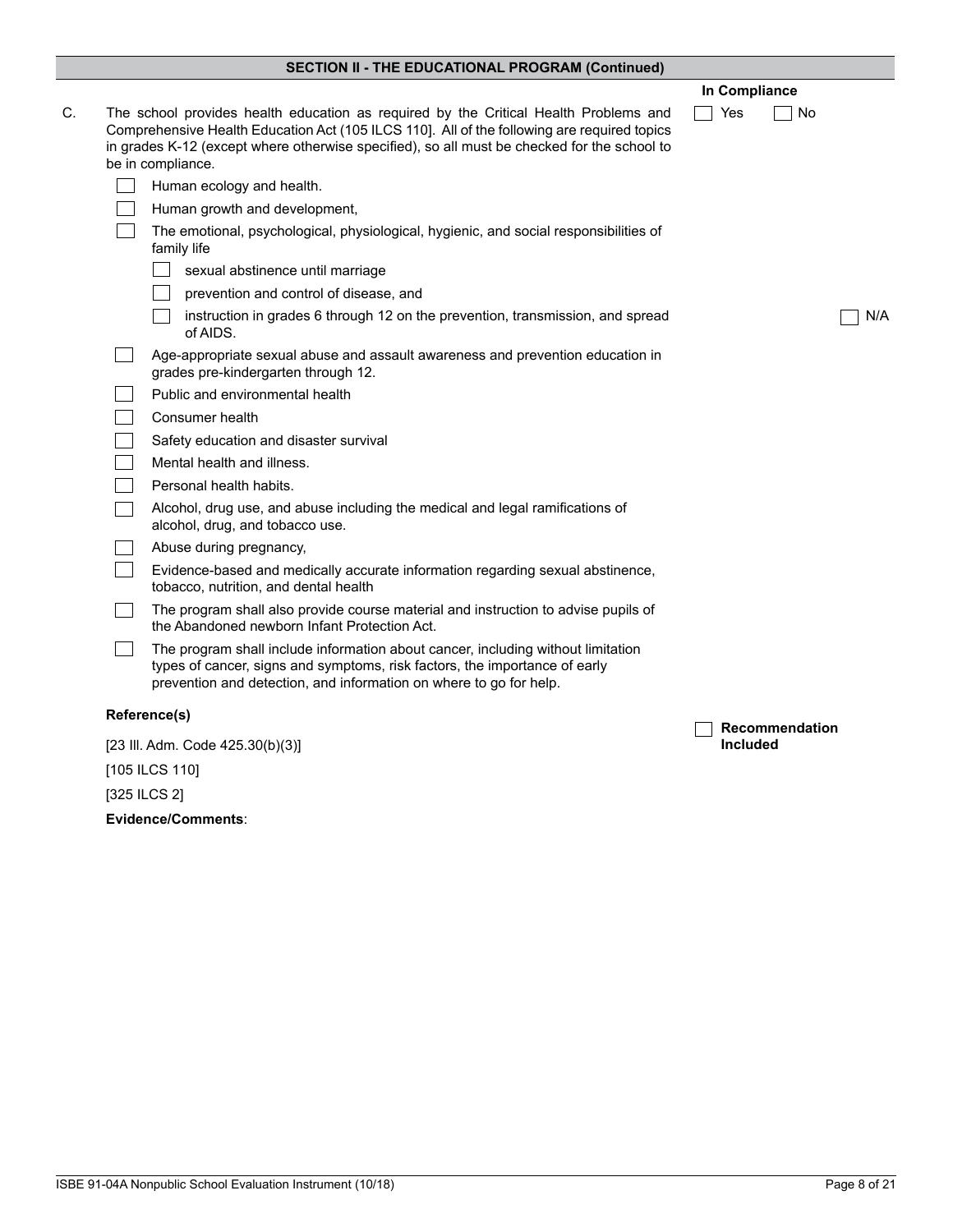#### **SECTION III - PERSONNEL**

| А. |  | The school conducts required criminal background checks. |  |
|----|--|----------------------------------------------------------|--|
|    |  |                                                          |  |

*Personnel records check: All Sampling*

- 1. A fingerprint-based criminal history records check has been conducted for each certified and non-certified employee hired on or after July 1, 2007.
- $\Box$  Yes  $\Box$  No 2. The school has not knowingly employed an individual on or after July 1, 2007, for whom a criminal history records check has not been initiated.
- $\Box$  Yes  $\Box$  No 3. The school can document that it has performed a check of the Statewide Sex Offender Database, as authorized by the Sex Offender Community Notification Law, for each applicant for employment, after July 1, 2007, to determine whether the applicant has been adjudicated a sex offender.
- 4. The school has not knowingly employed an individual, hired after July 1, 2007, for whom a check of the Statewide Sex Offender Database has not been initiated.
- 5. The school has not knowingly employed an individual, hired after July 1, 2007, who has been convicted for committing attempted first degree murder or for committing or attempting to commit a Class X felony or any one or more of the offenses enumerated in 105 ILCS 5/21-23(a).

#### **Reference(s)**

[23 Ill. Adm. Code 425.30(c) (1)][105 ILCS 5/2-3.25o(c-5)] [105 ILCS 5/21-23(a)] **Evidence/Comments**:

If not, check here **and proceed to item 7**. The school requires of each new employee  $F\dot{E}$  evidence of physical fitness to perform duties assigned;  $\overline{\mathbf{F}}$  evidence of freedom from communicable diseases; and,  $H\dot{\mathsf{E}}$  a TB test in schools where pre-school children are enrolled. A

 $\overrightarrow{OE}$  The school has new employees in the current school year.

*Personnel records for all new employees must be checked*.

#### **Reference(s)**

[23 Ill. Adm. Code 425.30(c)(2)]

[77 Ill. Adm. Code 696]

[105 ILCS 5/24-5]

**Evidence/Comments:** 

| l Yes   | l I No |                     |
|---------|--------|---------------------|
| l I Yes | l INo  |                     |
| Yes     | l I No | $\vert$ $\vert$ N/A |



**In Compliance**

 $\Box$  Yes  $\Box$  No

No Res No

 $\Box$  Yes  $\Box$  No

**Included**

**Recommendation**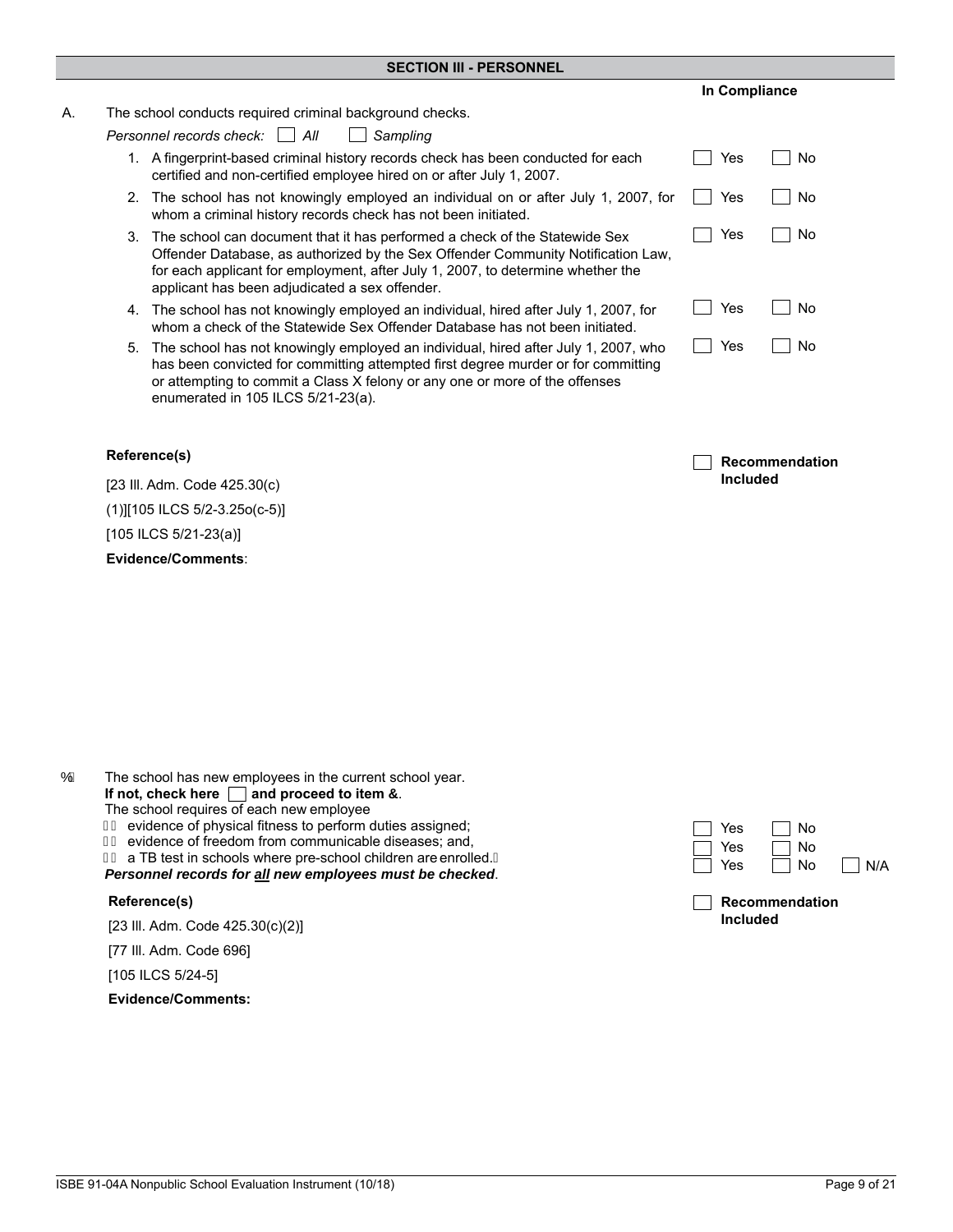|    | <b>SECTION III - PERSONNEL (Continued)</b>                                                                                                                                                                                                                                                                 |                                   |  |  |
|----|------------------------------------------------------------------------------------------------------------------------------------------------------------------------------------------------------------------------------------------------------------------------------------------------------------|-----------------------------------|--|--|
| С. | The school's personnel policies require:<br>1. Monitoring the performance of each employee who provides or assists with                                                                                                                                                                                    | In Compliance                     |  |  |
|    | instruction or has other instructional responsibilities (e.g., teachers, teacher aides,<br>administrators, department chairs).<br>2. Formal evaluation at least every two years in terms of proficiency and competency.<br>This requirement includes the principal and other instructional administrators. | Yes<br>No                         |  |  |
|    | Sampling<br>Personnel records check:<br>$\parallel$ All                                                                                                                                                                                                                                                    | Yes<br>No                         |  |  |
|    | Reference(s)                                                                                                                                                                                                                                                                                               | Recommendation<br><b>Included</b> |  |  |
|    | [23 III. Adm. Code 425.30(c)(3)(A)]                                                                                                                                                                                                                                                                        |                                   |  |  |
|    | [23 III. Adm. Code 425.30(c)(3)(B)]                                                                                                                                                                                                                                                                        |                                   |  |  |
|    | Evidence/Comments:                                                                                                                                                                                                                                                                                         |                                   |  |  |
|    |                                                                                                                                                                                                                                                                                                            |                                   |  |  |
| D. | Student support services.<br>Students' needs for support services such as counseling and social work are<br>1.<br>evaluated when school staff believe consideration is needed, such as when there<br>are changes in the student body or stresses within the surrounding community.                         | Yes<br>No                         |  |  |
|    | 2.<br>The school's staffing configuration shall reflect decision-making about how those<br>needs should be addressed.                                                                                                                                                                                      | Yes<br>No                         |  |  |
|    | Reference(s)                                                                                                                                                                                                                                                                                               | Recommendation                    |  |  |
|    | [23 III. Adm. Code 425.30(c)(4)]                                                                                                                                                                                                                                                                           | Included                          |  |  |
|    | Evidence/Comments:                                                                                                                                                                                                                                                                                         |                                   |  |  |
|    |                                                                                                                                                                                                                                                                                                            |                                   |  |  |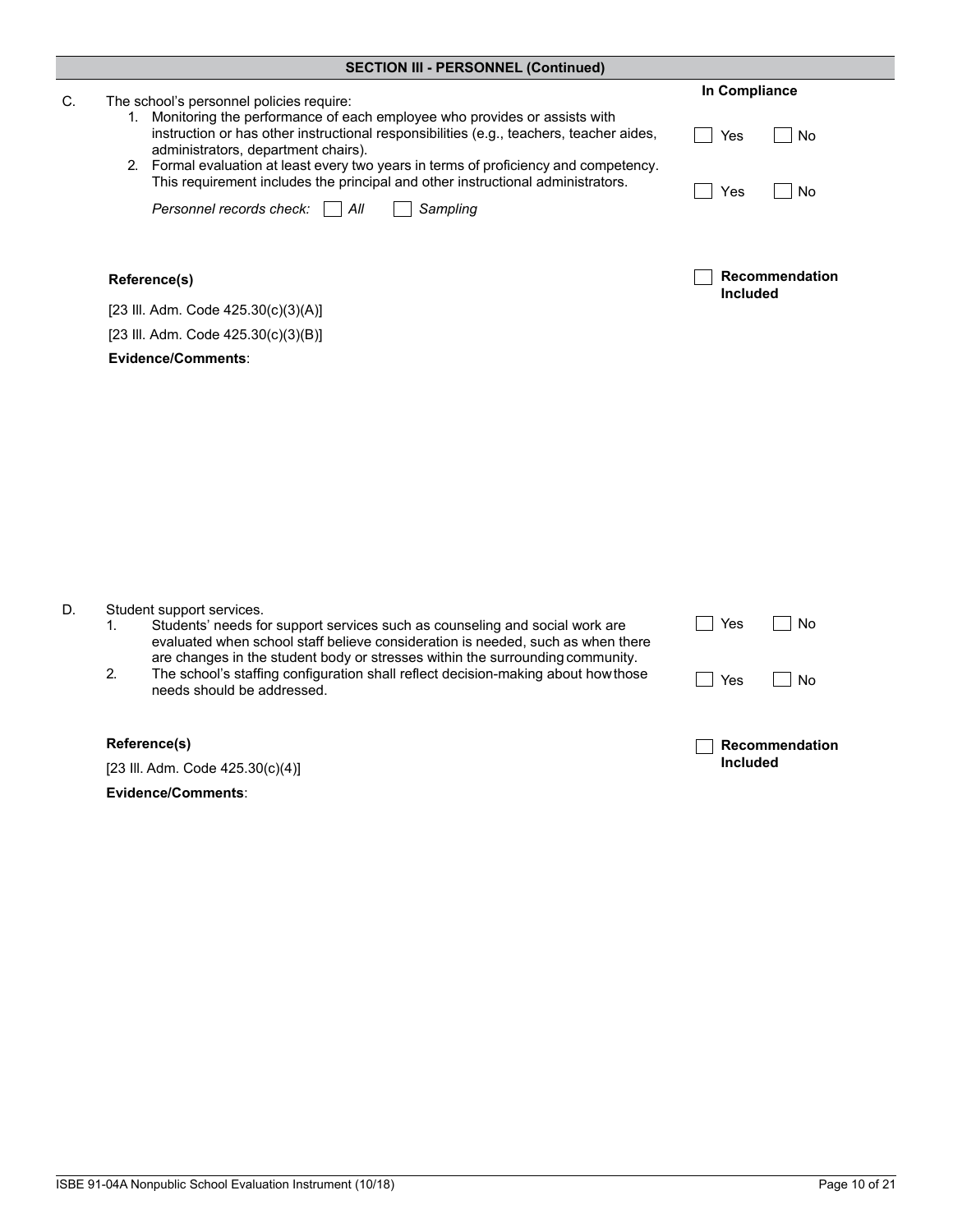|    | <b>SECTION III - PERSONNEL (Continued)</b>                                                                                                                                                                                                                                                                                                                                                                                                                                                                                                       |                  |
|----|--------------------------------------------------------------------------------------------------------------------------------------------------------------------------------------------------------------------------------------------------------------------------------------------------------------------------------------------------------------------------------------------------------------------------------------------------------------------------------------------------------------------------------------------------|------------------|
|    |                                                                                                                                                                                                                                                                                                                                                                                                                                                                                                                                                  | In Compliance    |
| Ε. | Teaching staff degrees.                                                                                                                                                                                                                                                                                                                                                                                                                                                                                                                          |                  |
|    | Personnel records check:<br>All<br>Sampling                                                                                                                                                                                                                                                                                                                                                                                                                                                                                                      |                  |
|    | 1. Each individual first assigned to a full-time teaching or administrative professional<br>position at or after the beginning of the 2011-12 school year shall hold a bachelor's<br>or higher degree.                                                                                                                                                                                                                                                                                                                                           | Yes<br>No        |
|    | 2. Each individual first assigned to a full-time teaching or administrative professional<br>position prior to the beginning of the 2011-12 school year who does not hold a<br>bachelor's or higher degree participates annually in professional development<br>that is demonstrably designed to strengthen his or her knowledge and skills in<br>areas directly related to job duties (e.g., content-area knowledge or pedagogy for<br>teaching staff, and administration, supervision, evaluation, or school management<br>for administrators). | N/A<br>Yes<br>No |
|    | Reference(s)                                                                                                                                                                                                                                                                                                                                                                                                                                                                                                                                     | Recommendation   |
|    | [23 III. Adm. Code 425.30(c)(5)]                                                                                                                                                                                                                                                                                                                                                                                                                                                                                                                 | <b>Included</b>  |
|    | Evidence/Comments:                                                                                                                                                                                                                                                                                                                                                                                                                                                                                                                               |                  |
|    |                                                                                                                                                                                                                                                                                                                                                                                                                                                                                                                                                  |                  |
|    |                                                                                                                                                                                                                                                                                                                                                                                                                                                                                                                                                  |                  |
|    |                                                                                                                                                                                                                                                                                                                                                                                                                                                                                                                                                  |                  |
|    |                                                                                                                                                                                                                                                                                                                                                                                                                                                                                                                                                  |                  |
|    |                                                                                                                                                                                                                                                                                                                                                                                                                                                                                                                                                  |                  |
|    |                                                                                                                                                                                                                                                                                                                                                                                                                                                                                                                                                  |                  |
| F. | Each individual employed in a field requiring licensure (e.g., a school nurse) holds a<br>relevant license and practices within the scope of that license. This item does not apply to<br>teacher or administrator licenses.                                                                                                                                                                                                                                                                                                                     | Yes<br>No<br>N/A |
|    | Reference(s)                                                                                                                                                                                                                                                                                                                                                                                                                                                                                                                                     | Recommendation   |
|    | [23 III. Adm. Code 425.30(c)(7)]                                                                                                                                                                                                                                                                                                                                                                                                                                                                                                                 | <b>Included</b>  |

| ıncıuaea |
|----------|
|          |
|          |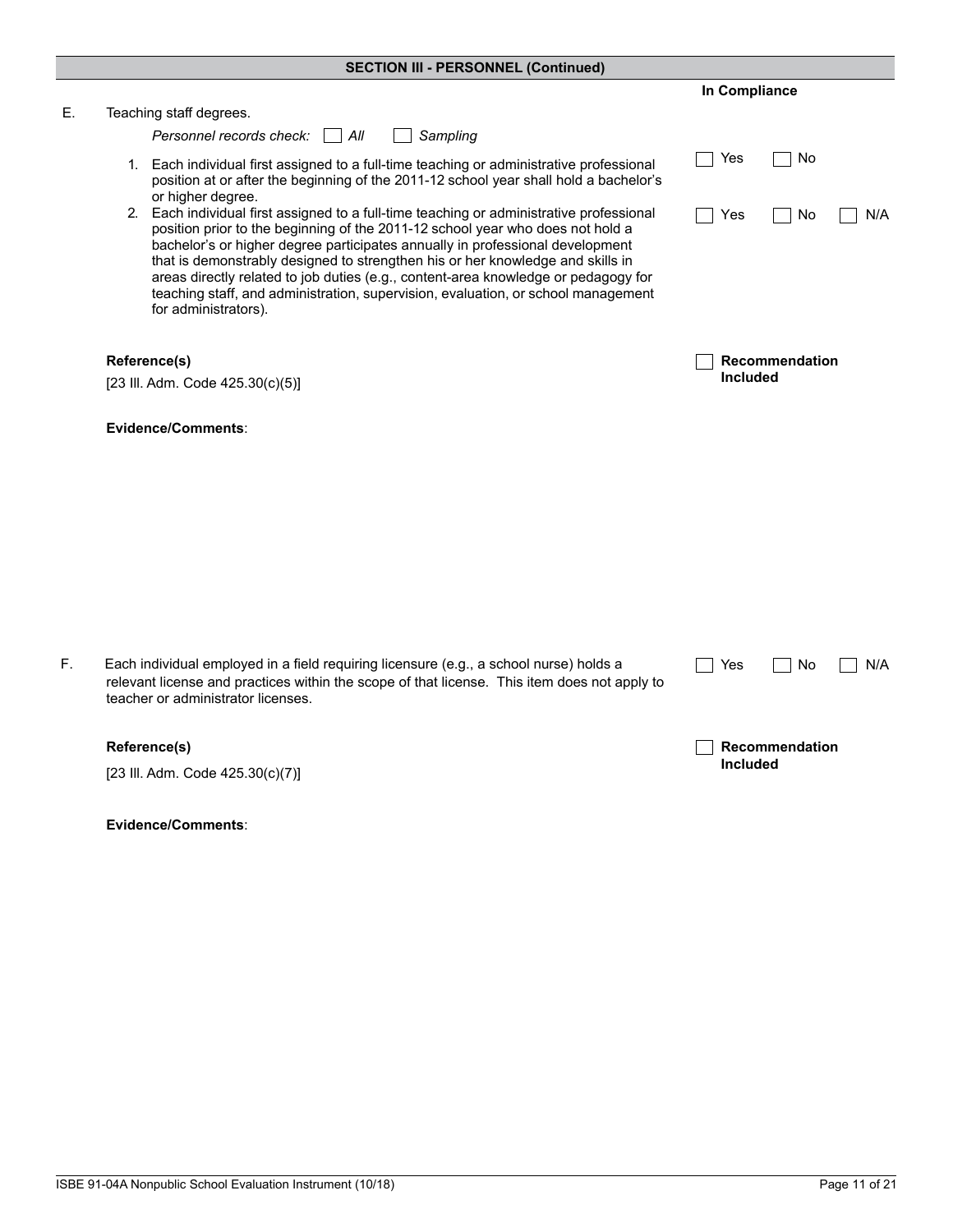|    | <b>SECTION IV - HEALTH AND SAFETY</b>                                                                                                 |                 |  |  |  |
|----|---------------------------------------------------------------------------------------------------------------------------------------|-----------------|--|--|--|
|    |                                                                                                                                       | In Compliance   |  |  |  |
| А. | The physical facilities occupied by the school comply with the applicable <b>local</b> building<br>code and fire safety requirements. | Yes<br>No.      |  |  |  |
|    | Reference(s)                                                                                                                          | Recommendation  |  |  |  |
|    | [23 III. Adm. Code 425.30(d)(1)]                                                                                                      | <b>Included</b> |  |  |  |
|    | Evidence/Comments:                                                                                                                    |                 |  |  |  |
|    | Local agency performing safety check:                                                                                                 |                 |  |  |  |
|    | Date of check $\Box$ or of report $\Box$                                                                                              |                 |  |  |  |
|    | <b>Check/report findings:</b>                                                                                                         |                 |  |  |  |

## B. Asbestos Plan

| Reference(s)<br>[23 III. Adm. Code 425.30 (d)(8)]<br>[105 ILCS 105]<br>[77 II Admin Code 853] |    | <b>Included</b>                                                                                                                               |     |                |
|-----------------------------------------------------------------------------------------------|----|-----------------------------------------------------------------------------------------------------------------------------------------------|-----|----------------|
|                                                                                               |    |                                                                                                                                               |     | Recommendation |
|                                                                                               |    | to the Department of Public Health as required by 105 ILCS 105/3 and 6.                                                                       |     |                |
|                                                                                               | 3. | (Date should be within three years of the compliance visit.)<br>The owner of the school has created and submitted an asbestos management plan | Yes | No             |
|                                                                                               |    |                                                                                                                                               |     |                |
|                                                                                               | 2. | Date of most recent plan document                                                                                                             |     |                |
|                                                                                               | 1. | The school complies with the applicable requirements of the Asbestos Abatement Act.                                                           | Yes | No.            |
|                                                                                               |    |                                                                                                                                               |     |                |

[77 Il Admin Code 853] [225 ILCS 207]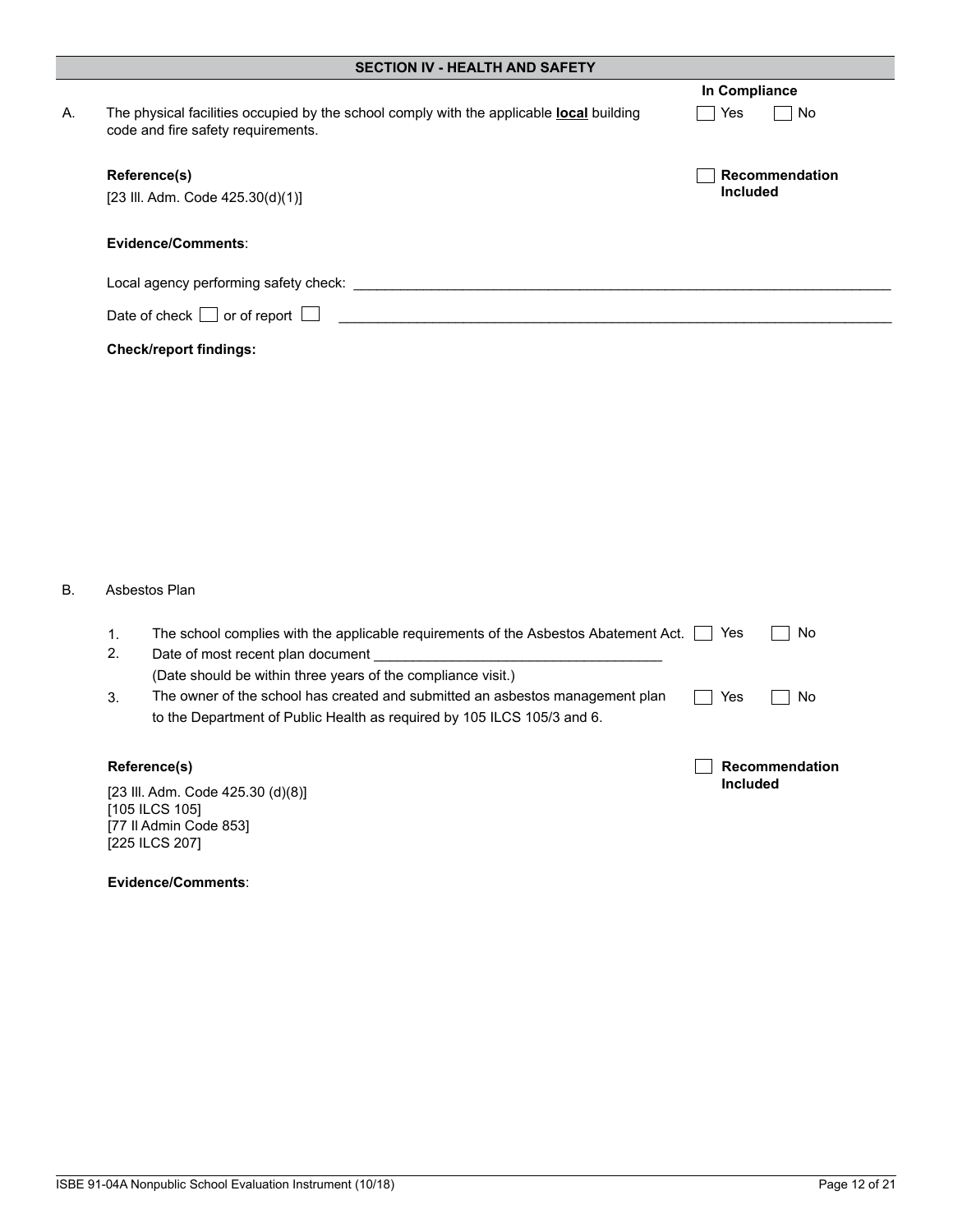|                                                                                                                                                                                                                                                                                                         | In Compliance                     |  |
|---------------------------------------------------------------------------------------------------------------------------------------------------------------------------------------------------------------------------------------------------------------------------------------------------------|-----------------------------------|--|
| 1. The school participates in a federal meal program and claims federal reimbursement.                                                                                                                                                                                                                  |                                   |  |
| If "no," check box to the right and ignore question 1-a and 1-b below; go on to section<br>C-2. If "yes," answer the questions below.                                                                                                                                                                   | Yes<br>No                         |  |
| The school ensures that all students who request a federally reimbursable meal<br>a.<br>and/or snack are provided a federally reimbursable meal and/or snack regardless<br>of whether the student has the ability to pay for the meal or snack or owes money<br>for earlier meals or snacks.            | Yes<br>No                         |  |
| The school ensures that all staff members who work directly with program<br>b.<br>applicants and/or participants participate in the required annual civil rights training<br>as described in the U.S. Department of Agriculture Food and Nutrition Service<br>Guidance 113-1, XI Civil Rights Training. | Yes<br>No                         |  |
| 2. The school participates in the state meal program (Illinois Free Breakfast and/or Lunch)<br>and claims state reimbursement. If "no," check box to the right and ignore questions 2-<br>a and 2-b below; go on to Section D. If "yes," answer the questions below.                                    | Yes<br>No                         |  |
| The school maintains an accurate record of the number of breakfasts and lunches<br>a.<br>served each day to children eligible for free meals.                                                                                                                                                           | No<br>Yes                         |  |
| The school allows student workers in the food service area. If "no," check box to<br>b.<br>the right and ignore questions i and ii below; go on to section D. If "yes," answer<br>the questions below.                                                                                                  | Yes<br>No                         |  |
| No student is required to work for his/her meals.<br>j.                                                                                                                                                                                                                                                 | Yes<br>No                         |  |
| Student worker meals are claimed in the eligibility category of the student.<br>ii.                                                                                                                                                                                                                     | No<br>Yes                         |  |
| Reference(s)                                                                                                                                                                                                                                                                                            | Recommendation<br><b>Included</b> |  |
| [23 Ill Admin. Code Part 305]                                                                                                                                                                                                                                                                           |                                   |  |

[23 Ill. Adm. Code 425.30(d)(2)]

**Evidence/Comments**:

[42 USC 1771 et seq. Child Nutrition Act of 1966]

[105 ILCS 123 Hunger-Free Students' Bill of Rights Act]

[42 USC 1751 et seq. Richard B. Russell National School Lunch Act]

[105 ILCS 125 et seq. School Breakfast and Lunch Program Act]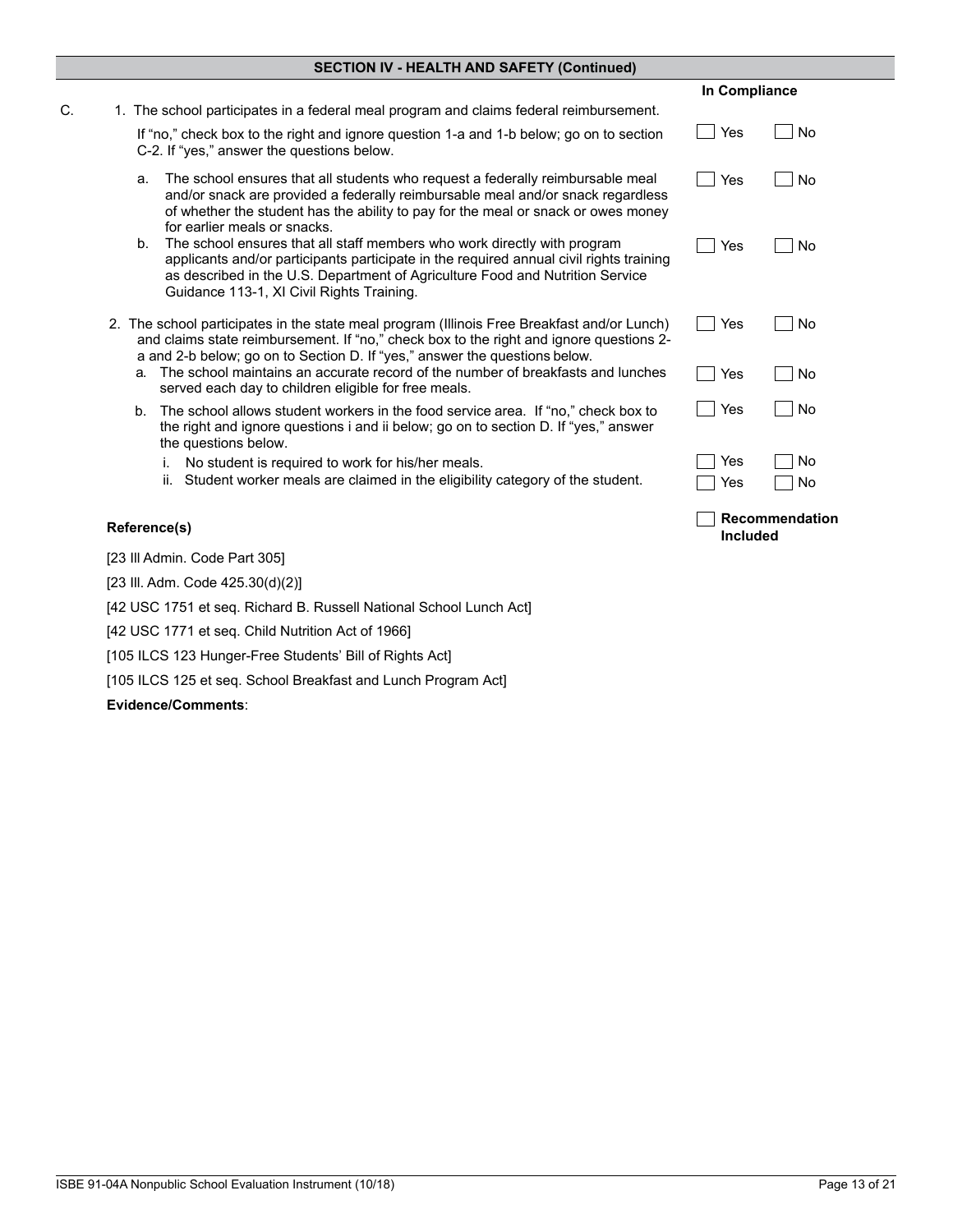| D. | 1. | The school has enrolled students who participate in interscholastic athletic activities.<br>If not, check here $\Box$<br>and proceed to item E.<br>The school has adopted and enforces a policy requiring all student athletes                                                                                                                                                                                                                                                                                          |  |
|----|----|-------------------------------------------------------------------------------------------------------------------------------------------------------------------------------------------------------------------------------------------------------------------------------------------------------------------------------------------------------------------------------------------------------------------------------------------------------------------------------------------------------------------------|--|
|    |    | to have on file an information document (which form has been approved by the<br>No<br>Yes<br>а.<br>Illinois High School Association) about the school's policy on concussions and<br>head injuries that has been signed by the student and the parent/guardian prior to<br>the student's participation in athletic practices or competitions; and,<br>b. to have had a sports physical prior to participation in any practices or competitions<br>Yes<br>No<br>which exam must have been done within the past 395 days. |  |
|    | 2. | The school has ensured that appropriate school staff are familiar with and in<br>compliance with the requirements of 105 ILCS 5/22-80 and any associated regulations,<br>including but not limited to the following requirements:                                                                                                                                                                                                                                                                                       |  |
|    |    | Yes<br>The school has a principal-appointed or approved concussion oversight team;<br>No<br>a.<br>The school ensures that students are removed immediately from practice or<br>$b$ .<br>Yes<br>No<br>competition if any statute-specified person believes the student has sustained a<br>concussion;                                                                                                                                                                                                                    |  |
|    |    | The school ensures that students who have been so removed are not permitted to<br>Yes<br>No<br>C.<br>resume practice or competition unless the statute-specified process is followed<br>completely;                                                                                                                                                                                                                                                                                                                     |  |
|    |    | The school has ensured that all statute-specified persons have taken the statute-<br>d.<br>No<br>Yes<br>specified concussion training; and,                                                                                                                                                                                                                                                                                                                                                                             |  |
|    |    | e. The school has a school-specific emergency action plan for interscholastic athletic<br>No<br>Yes<br>activities.                                                                                                                                                                                                                                                                                                                                                                                                      |  |

## **Reference(s)**

[23 IL Admin. Code 1.530] [105 ILCS 5/22-80] [105 ILCS 25/1.20]

**Evidence/Comments**:

**Recommendation** 

**Included**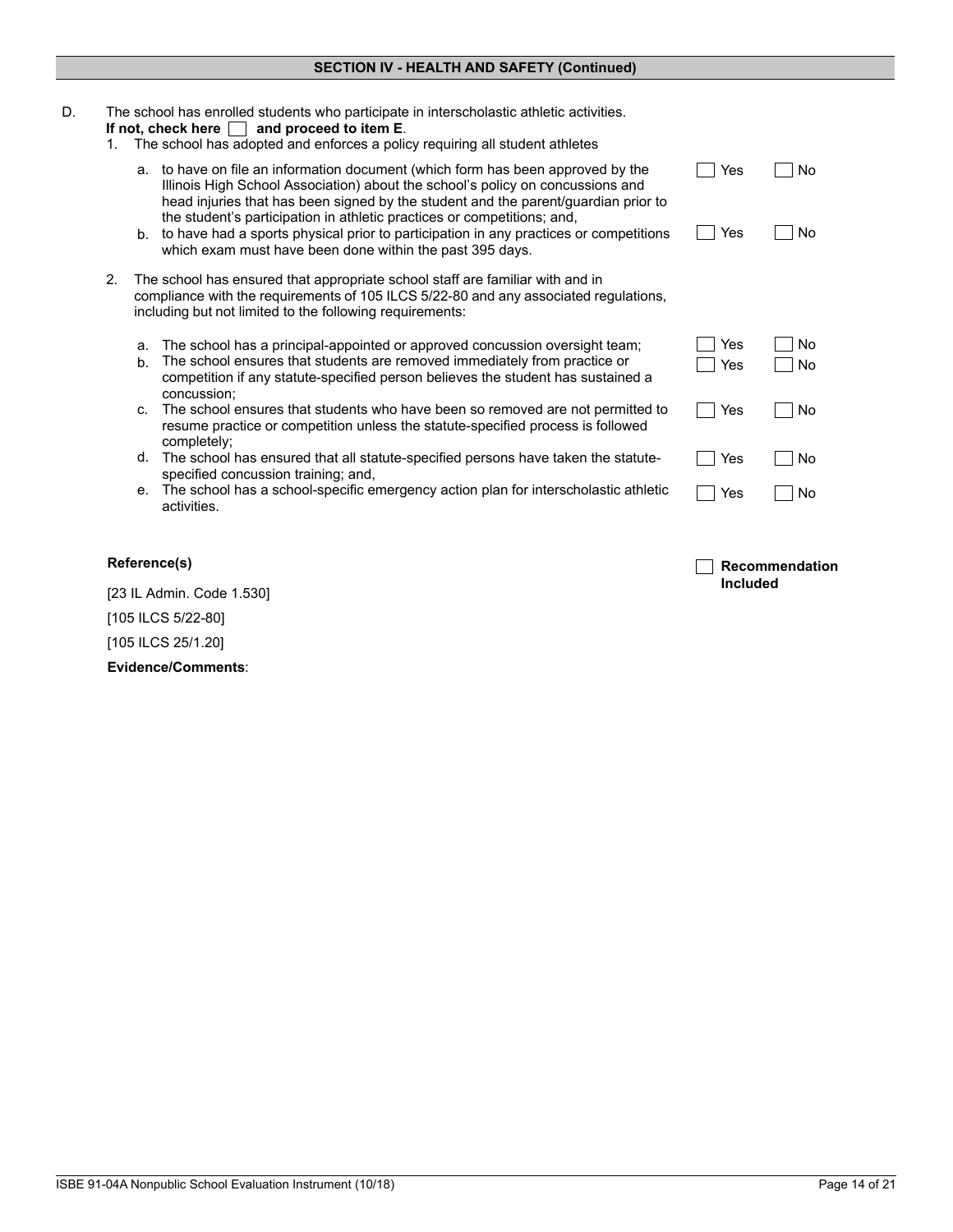| <b>SECTION IV - HEALTH AND SAFETY (Continued)</b> |                                                                                                                                                                                                                                                                                                                                                                                                                                                                                     |               |                       |     |  |
|---------------------------------------------------|-------------------------------------------------------------------------------------------------------------------------------------------------------------------------------------------------------------------------------------------------------------------------------------------------------------------------------------------------------------------------------------------------------------------------------------------------------------------------------------|---------------|-----------------------|-----|--|
|                                                   | A record of students' health examinations and immunizations as required by law shall be<br>established and maintained.<br>All<br>Sampling<br>Student records check:                                                                                                                                                                                                                                                                                                                 | In Compliance |                       |     |  |
|                                                   | 1. The school requires students to document health examinations performed within<br>one year prior to entering kindergarten or first grade; upon entering the sixth and<br>ninth grades, and, irrespective of grade, immediately prior to or upon entrance into<br>any school.                                                                                                                                                                                                      | Yes           | No                    | N/A |  |
|                                                   | 2. The school requires students to present proof of having received such<br>immunizations against preventable communicable diseases as the Department of<br>Public Health shall require by rules and regulations pursuant to 105 ILCS 5/27-8.1<br>and the Communicable Disease Prevention Act [410 ILCS 315/0.01 etseq.].                                                                                                                                                           | Yes           | No                    | N/A |  |
|                                                   | 3. The school requires students in kindergarten and in the second and sixth grades<br>to present proof, before May 15 of the school year, of having been examined by<br>a dentist in accordance with 105 ILCS 5/425.30(d)(4), 105 ILCS 5/27-8.1, and the<br>rules of the Illinois Department of Public Health at 77 III. Adm. Code Part 665.                                                                                                                                        | Yes           | No                    | N/A |  |
|                                                   | 4. The school requires students enrolling in kindergarten <b>and</b> when enrolling for the<br>first time in a public or nonpublic school in Illinois to present proof, before October<br>15 of the school year, of having been examined by a qualified physician or licensed<br>optometrist within the previous year in accordance with 105 ILCS 5/425.30(d)(4),<br>105 ILCS 5/27-8.1, and the rules of the Illinois Department of Public Health at 77<br>III. Adm. Code Part 665. | Yes           | No                    | N/A |  |
|                                                   | 5. The school shall report to ISBE by November 15, in the manner the Board shall<br>prescribe, information on students who have and have not received required<br>immunizations and health examinations.                                                                                                                                                                                                                                                                            | Yes           | No                    | N/A |  |
| 6.                                                | The school shall report to ISBE by June 30, in the manner the Board shall<br>prescribe, information on students who have and have not received required dental<br>examinations and required eye examinations.                                                                                                                                                                                                                                                                       | Yes           | No                    | N/A |  |
|                                                   | 7. Students are to be excluded from school by October 15 if requirements for health<br>examinations and immunizations have not been met.                                                                                                                                                                                                                                                                                                                                            | Yes           | No                    | N/A |  |
|                                                   | Reference(s)                                                                                                                                                                                                                                                                                                                                                                                                                                                                        |               | <b>Recommendation</b> |     |  |

[23 Ill. Adm. Code 425.30(d)(4)]

[105 ILCS 5/27-8.1]

[77 Ill. Adm. Code Part 665]

[77 Ill. Adm. Code Part 675]

[77 Ill. Adm. Code Part 685]

[410 ILCS 205]

[410 ILCS 315/0.01]

**Evidence/Comments**:

**Included**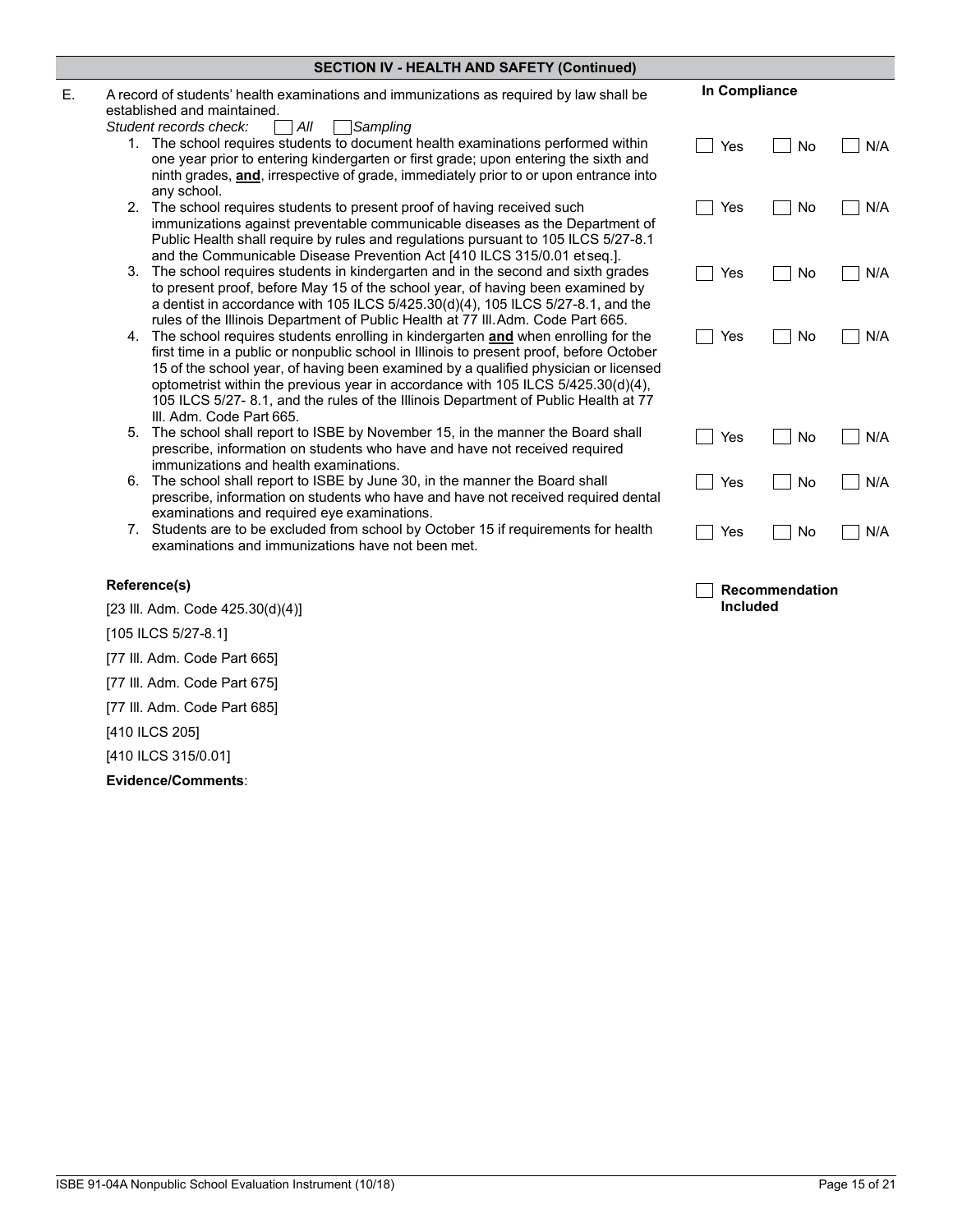|                                                                                                                                                                                                               | In Compliance                                                                                                                                                                                                                                                                                                                                                                                                                                                                                                                                                                        |           |     |
|---------------------------------------------------------------------------------------------------------------------------------------------------------------------------------------------------------------|--------------------------------------------------------------------------------------------------------------------------------------------------------------------------------------------------------------------------------------------------------------------------------------------------------------------------------------------------------------------------------------------------------------------------------------------------------------------------------------------------------------------------------------------------------------------------------------|-----------|-----|
| The school complies with the requirements of the School Safety Drill Act:                                                                                                                                     |                                                                                                                                                                                                                                                                                                                                                                                                                                                                                                                                                                                      |           |     |
| evacuation drills to address and prepare students and school personnel for fire                                                                                                                               | Yes                                                                                                                                                                                                                                                                                                                                                                                                                                                                                                                                                                                  | No        |     |
| appropriate local fire department/district.                                                                                                                                                                   | Yes                                                                                                                                                                                                                                                                                                                                                                                                                                                                                                                                                                                  | No        |     |
|                                                                                                                                                                                                               |                                                                                                                                                                                                                                                                                                                                                                                                                                                                                                                                                                                      |           |     |
| During the academic year, the school conducts a minimum of one bus<br>evacuation drill. If N/A, the school has submitted the exemption form to ISBE<br>and has a copy on file at the school.                  | Yes                                                                                                                                                                                                                                                                                                                                                                                                                                                                                                                                                                                  | No        | N/A |
| The school's curriculum shall include this drill and instruction in safe driving<br>riding practices for all students.                                                                                        | Yes                                                                                                                                                                                                                                                                                                                                                                                                                                                                                                                                                                                  | No        | N/A |
|                                                                                                                                                                                                               | Yes                                                                                                                                                                                                                                                                                                                                                                                                                                                                                                                                                                                  | <b>No</b> |     |
|                                                                                                                                                                                                               |                                                                                                                                                                                                                                                                                                                                                                                                                                                                                                                                                                                      |           |     |
| During the academic year, the school conducts a minimum of one law<br>enforcement drill to address incidents, including reverse evacuations, lock-<br>downs, shootings, bomb threats, or hazardous materials. | Yes                                                                                                                                                                                                                                                                                                                                                                                                                                                                                                                                                                                  | No        |     |
| These drills must be conducted according to the school's emergency crisis<br>response plans, protocols, and procedures, with the participation of the<br>appropriate law enforcement agency.                  | Yes                                                                                                                                                                                                                                                                                                                                                                                                                                                                                                                                                                                  | No        |     |
|                                                                                                                                                                                                               |                                                                                                                                                                                                                                                                                                                                                                                                                                                                                                                                                                                      |           |     |
| The school submits a copy of the annual report to each party that participates<br>in the annual review process and to the office of the State Fire Marshal.                                                   | Yes                                                                                                                                                                                                                                                                                                                                                                                                                                                                                                                                                                                  | No        |     |
| Annual report to the State Fire Marshal is "in process" or was sent on<br>b.<br>(date).                                                                                                                       | Yes                                                                                                                                                                                                                                                                                                                                                                                                                                                                                                                                                                                  | No        |     |
|                                                                                                                                                                                                               | 1. Evacuation Drills<br>a. During the academic year, the school conducts a minimum of three school<br>incidents, bomb threats, and hazardous materials events.<br>b. One of the three school evacuation drills must require the participation of the<br><b>Bus Drills</b><br>a.<br>b <sub>1</sub><br>During the academic year, the school conducts a minimum of one severe weather<br>and shelter-in-place drill to address and prepare students and school personnel for<br>possible tornado incidents.<br>4. Law Enforcement Drills<br>a.<br>b.<br>State Fire Marshal Report<br>a. |           |     |

| Evidence/Comments:               |  |  |
|----------------------------------|--|--|
| [105 ILCS 128]                   |  |  |
| [29 III. Adm. Code Part 1500]    |  |  |
| [23 III. Adm. Code 425.30(d)(5)] |  |  |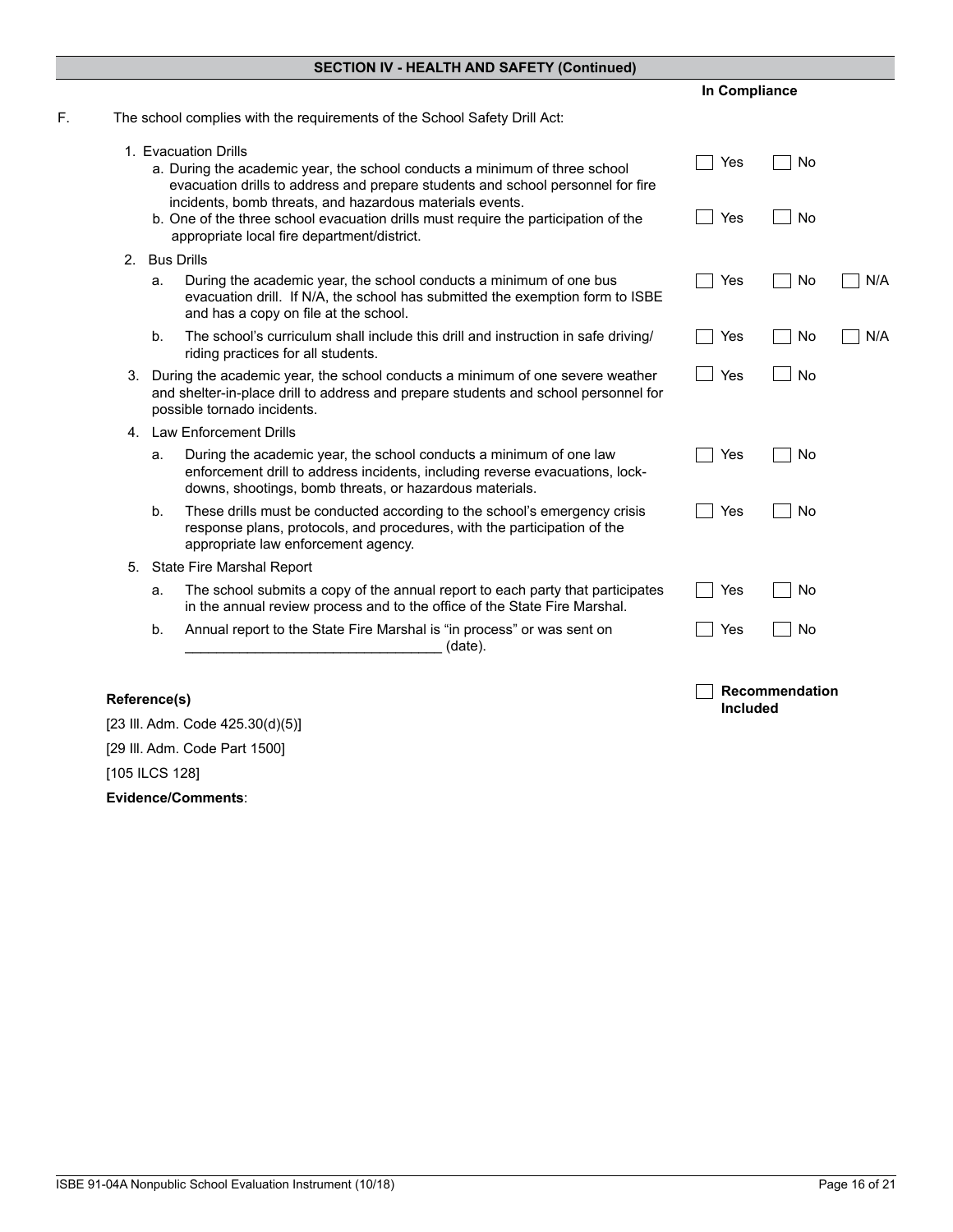|    | <b>SECTION IV - HEALTH AND SAFETY (Continued)</b>                                                                                                                                                                                                                                                                                                                                                                                                                                                                                                                                                                                                                                                                                                                                                                                                |                                          |  |
|----|--------------------------------------------------------------------------------------------------------------------------------------------------------------------------------------------------------------------------------------------------------------------------------------------------------------------------------------------------------------------------------------------------------------------------------------------------------------------------------------------------------------------------------------------------------------------------------------------------------------------------------------------------------------------------------------------------------------------------------------------------------------------------------------------------------------------------------------------------|------------------------------------------|--|
| G. | The school complies with the requirements of the Toxic Art Supplies in Schools Act<br>[105 ILCS 135].                                                                                                                                                                                                                                                                                                                                                                                                                                                                                                                                                                                                                                                                                                                                            | In Compliance                            |  |
|    | 1. Toxic art supplies, as defined in 105 ILCS 135, are not used in grades K-6.<br>2. Art supplies containing toxic substances are not used in grades 7 through 12<br>unless the materials are properly labeled as required by 105 ILCS 135.                                                                                                                                                                                                                                                                                                                                                                                                                                                                                                                                                                                                      | N/A<br>Yes<br>No<br>N/A<br>No<br>Yes     |  |
|    | Reference(s)<br>[23 III. Adm. Code 425.30(d)(7)]                                                                                                                                                                                                                                                                                                                                                                                                                                                                                                                                                                                                                                                                                                                                                                                                 | <b>Recommendation</b><br><b>Included</b> |  |
|    | [105 ILCS 135]                                                                                                                                                                                                                                                                                                                                                                                                                                                                                                                                                                                                                                                                                                                                                                                                                                   |                                          |  |
|    | Evidence/Comments:                                                                                                                                                                                                                                                                                                                                                                                                                                                                                                                                                                                                                                                                                                                                                                                                                               |                                          |  |
| Η. | The school complies with the requirements of the Eye Protection in School Act [105<br>ILCS 115]. Every student, teacher, and visitor is required to wear an industrial quality eye<br>protective device when participating in or observing any of the following:<br>vocational or industrial arts shops or laboratories involving experience with the<br>following:<br>hot molten metals<br>$\bullet$<br>milling, sawing, turning, shaping, cutting, grinding or stamping<br>of any solid materials<br>heat treatment, tempering or kiln firing of any metal or other materials<br>$\bullet$<br>gas or electric arc welding; repair or servicing of any vehicle<br>$\bullet$<br>caustic or explosive materials<br>chemical or combined chemical-physical laboratories involving caustic or explosive<br>٠<br>chemicals or hot liquids or solids. | Yes<br>No<br>N/A                         |  |
|    | Reference(s)                                                                                                                                                                                                                                                                                                                                                                                                                                                                                                                                                                                                                                                                                                                                                                                                                                     | Recommendation<br><b>Included</b>        |  |
|    | [23 III. Adm. Code 425.30(d)(6)]                                                                                                                                                                                                                                                                                                                                                                                                                                                                                                                                                                                                                                                                                                                                                                                                                 |                                          |  |
|    | [105 ILCS 115]                                                                                                                                                                                                                                                                                                                                                                                                                                                                                                                                                                                                                                                                                                                                                                                                                                   |                                          |  |
|    | Evidence/Comments:                                                                                                                                                                                                                                                                                                                                                                                                                                                                                                                                                                                                                                                                                                                                                                                                                               |                                          |  |
|    |                                                                                                                                                                                                                                                                                                                                                                                                                                                                                                                                                                                                                                                                                                                                                                                                                                                  |                                          |  |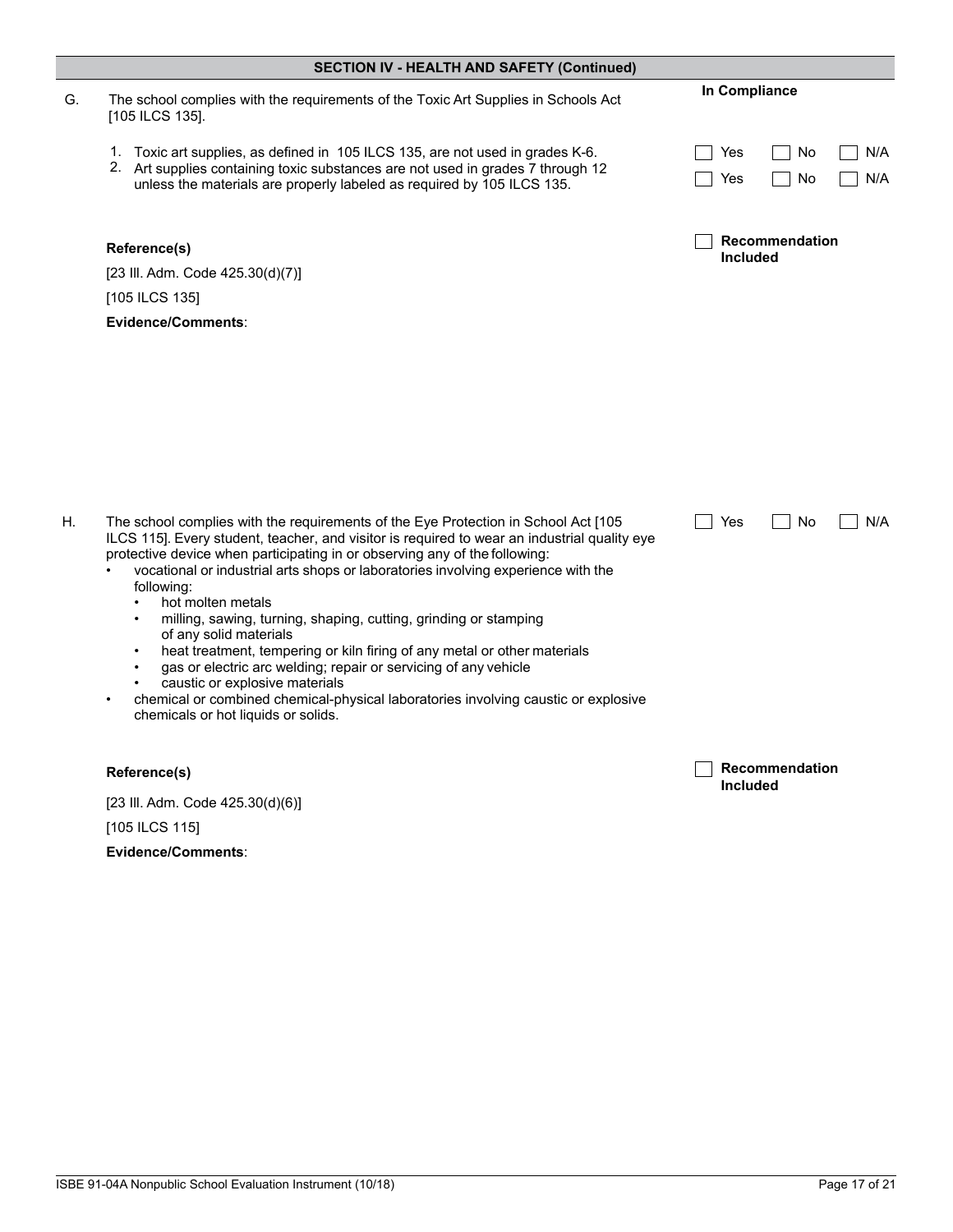|                |                |                                                                                                                                                                                                                                                                                                                                                                                                          | In Compliance |    |     |
|----------------|----------------|----------------------------------------------------------------------------------------------------------------------------------------------------------------------------------------------------------------------------------------------------------------------------------------------------------------------------------------------------------------------------------------------------------|---------------|----|-----|
| $\mathbf{I}$ . | 1.             | <b>Student Medications</b><br>General: The school has notified parents and guardians in writing that, per 105 ILCS<br>5/22-30(c), the school and school personnel incur no liability for injuries occurring<br>when administering asthma medication, an epinephrine auto-injector, or an opioid<br>antagonist, and that the parents or guardians must sign a statement<br>acknowledging this protection. | Yes           | No |     |
|                | 2 <sub>1</sub> | Care of Students with Asthma<br>The school allows the self-administration and self-carry of asthma medication<br>a.<br>upon receipt of a signed parent permission notification and a copy of the<br>prescription, both of which are maintained in the school files and renewed<br>annually.                                                                                                              | Yes           | No |     |
|                |                | The school requests annually an asthma action plan from the parents or<br>b.                                                                                                                                                                                                                                                                                                                             | Yes           | No | N/A |
|                |                | quardians of a pupil with asthma.<br>The school requires its personnel who work with pupils to complete every two<br>C.<br>years an in-person or online training program on the management of asthma, the<br>prevention of asthma symptoms, and emergency response in the school setting.                                                                                                                | Yes           | No | N/A |
|                | 3.             | Care of Students with Diabetes                                                                                                                                                                                                                                                                                                                                                                           |               |    |     |
|                |                | When the school has a student with diabetes, all school employees receive training<br>a.<br>in the basics of diabetes care, how to identify when a student with diabetes<br>needs immediate or emergency medical attention, and whom to contact in the<br>case of an emergency during a regular in-service training as provided for by<br>Section 10-22.39 of the School Code.                           | Yes           | No | N/A |
|                |                | The school allows the self-administration and self-carry of diabetes medication upon<br>b.<br>receipt of a signed parent permission notification and a signed physician diabetes<br>care plan that also carries a parent signature, both of which are maintained in the<br>school files.                                                                                                                 | Yes           | No |     |
|                |                | The school requires every staff member who is taking care of a student with<br>C.<br>diabetes to be trained appropriately, per 105 ILCS 145, as a "Delegated care aide,"<br>by a licensed healthcare provider with expertise in diabetes or a certified diabetic<br>educator.                                                                                                                            | Yes           | No | N/A |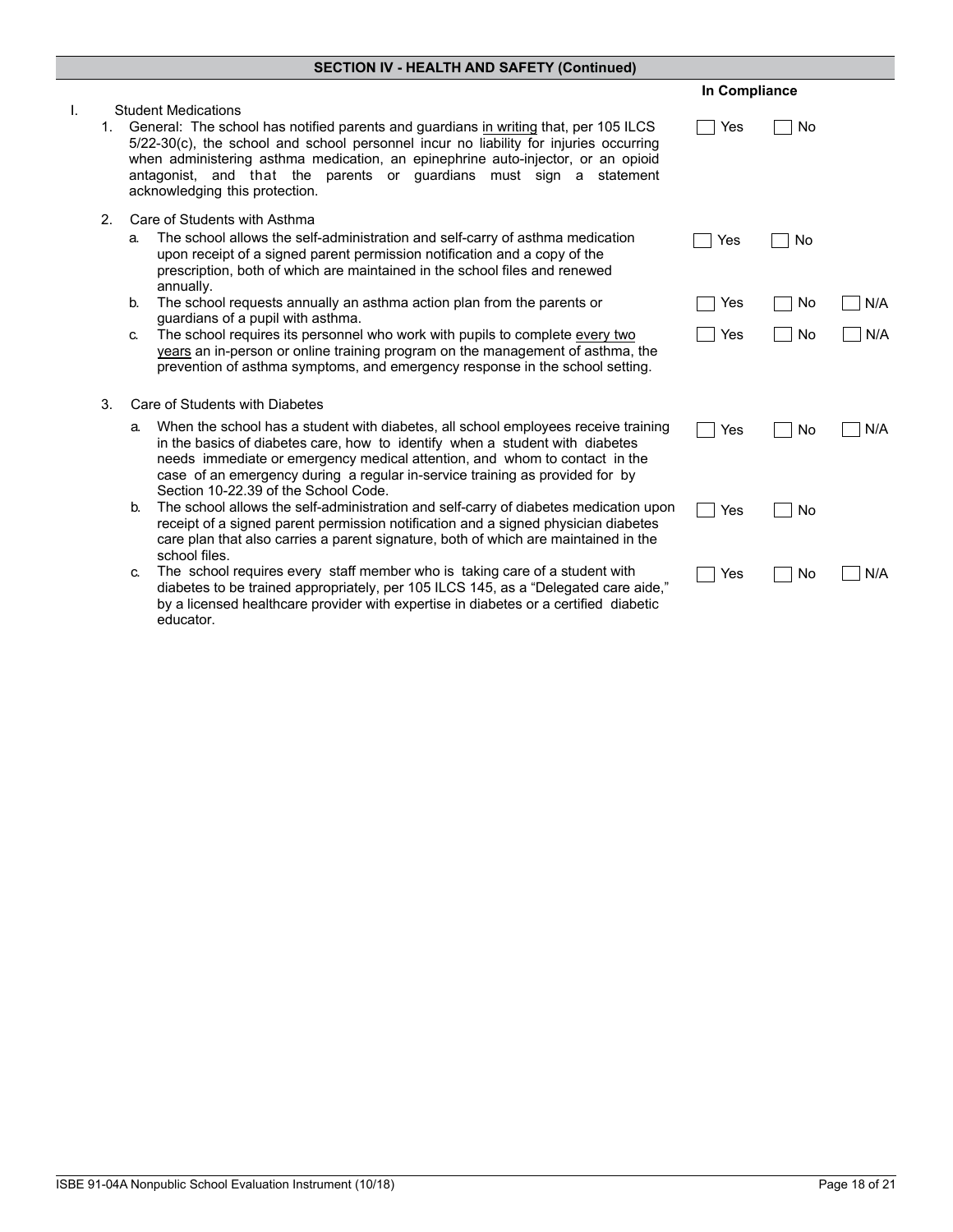#### 4. Undesignated medications

| a. | The school allows the administration of undesignated epinephrine auto-          | Yes | No |     |
|----|---------------------------------------------------------------------------------|-----|----|-----|
|    | injectors. [If "yes," then the policies in (c)(i-v) below are required.]        |     |    |     |
| b. | The school allows the administration of undesignated opioid antagonists.        | Yes | No |     |
|    | [If "yes," then the policies in (c)(ii and iv) below are required.              |     |    |     |
| C. | If the school maintains a supply of undesignated epinephrine auto-injectors,    |     |    |     |
|    | the school                                                                      |     |    |     |
|    | Has on file an authorized standing order from a licensed health providerfor     | Yes | No | N/A |
|    | one or more doses:                                                              |     |    |     |
|    | Has on file documentation of the annual training of school staff who are<br>ii. | Yes | No | N/A |
|    | authorized to use the undesignated epinephrine auto-injectors and/or to         |     |    |     |
|    | administer opioid antagonists;                                                  |     |    |     |
|    | Reports to ISBE as prescribed that the school maintains a supply of<br>III.     | Yes | No | N/A |
|    | undesignated epinephrine auto-injectors; and                                    |     |    |     |
|    | iv. Reports to ISBE as prescribed within three days of administering an         | Yes | No | N/A |
|    | undesignated epinephrine auto-injector or opioid antagonist.                    |     |    |     |
|    | The school, upon any administration of an epinephrine auto-injector<br>v.       | Yes | No | N/A |
|    |                                                                                 |     |    |     |

v. The school, upon any administration of an epinephrine auto-injector or an opioid antagonist, will immediately activate the EMS system and notify the student's parent, guardian, or emergency contact, if known, and within 24 hours of the administration of an undesignated epinephrine auto-injector or an opioid antagonist, the school will notify the physician, physician assistant, or advanced practice nurse who provided the standing protocol or prescription for the undesignated epinephrine auto-injector or an opioid antagonist of its use.

| Recommendation  |
|-----------------|
| <b>Included</b> |

## **Reference(s)**

[23 Ill. Adm. Code 1.540] [23 Ill. Adm. Code 425.30(d)(9)] [105 ILCS 5/22-30] [105 ILCS 5/22-33] [105 ILCS 145] **Evidence/Comments**: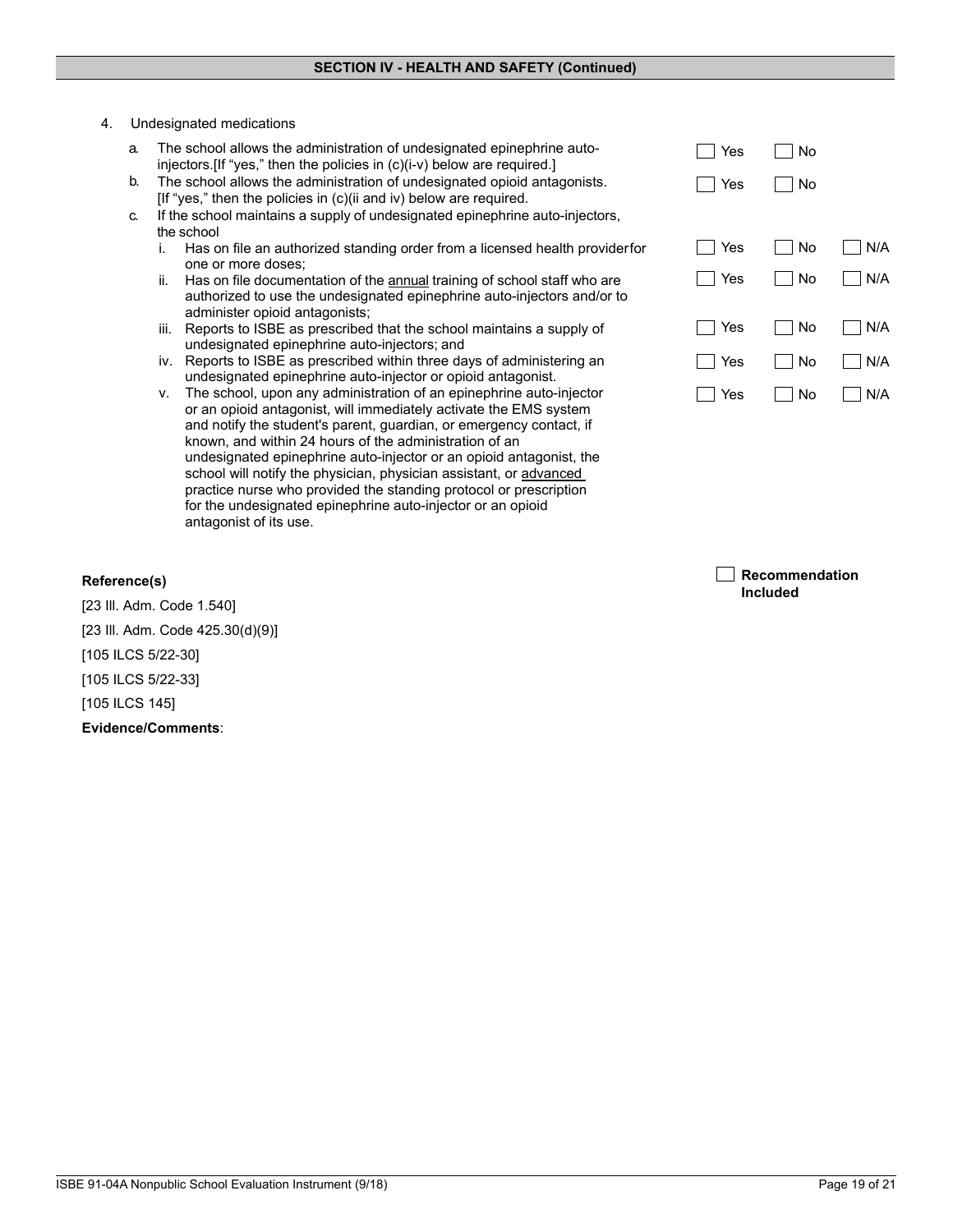The visiting team wishes to highlight some especially noteworthy items it observed in the form of *commendations*:

The visiting team wishes to offer some non-compliance items in the form of *advice, concerns, suggestions, or recommendations:*